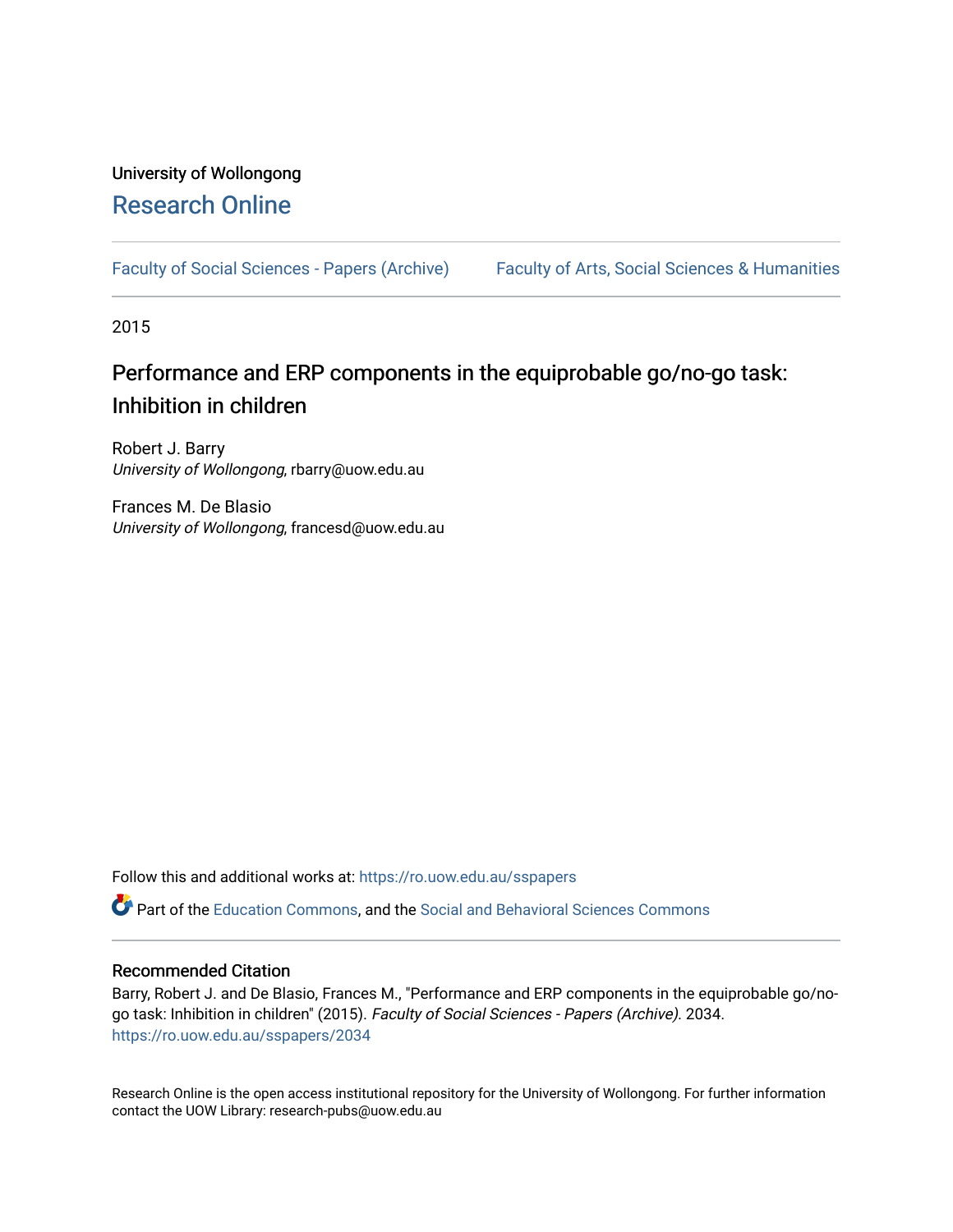## Performance and ERP components in the equiprobable go/no-go task: Inhibition in children

## Abstract

The equiprobable go/no-go task lacks the dominant go imperative found in the usual go/no-go task, and hence we previously regarded it as involving little inhibition. However, children have relative difficulty with this task, and demonstrate large frontal no-go N2s. We investigated whether this child N2 plays an inhibitory role, using performance measures to illuminate the link between N2 and inhibition. Forty children aged 8 to 13 were presented with four stimulus blocks each containing 75 go and 75 no-go tone stimuli in random order. A temporal PCA with unrestricted varimax rotation quantified the mean go and no-go ERP component amplitudes. Most identified components were differentially enhanced to go or nogo as in adults, supporting a previously proposed differential processing schema. Between subjects, larger frontocentral no-go N2bs were associated with fewer commission errors. Hence, the no-go N2b in this paradigm can be interpreted as an individual marker of inhibition in children.

## Keywords

inhibition, task, no, go, children, equiprobable, erp, components, performance

### **Disciplines**

Education | Social and Behavioral Sciences

#### Publication Details

Barry, R. J. & De Blasio, F. M. (2015). Performance and ERP components in the equiprobable go/no-go task: Inhibition in children. Psychophysiology, 52 (9), 1228-1237.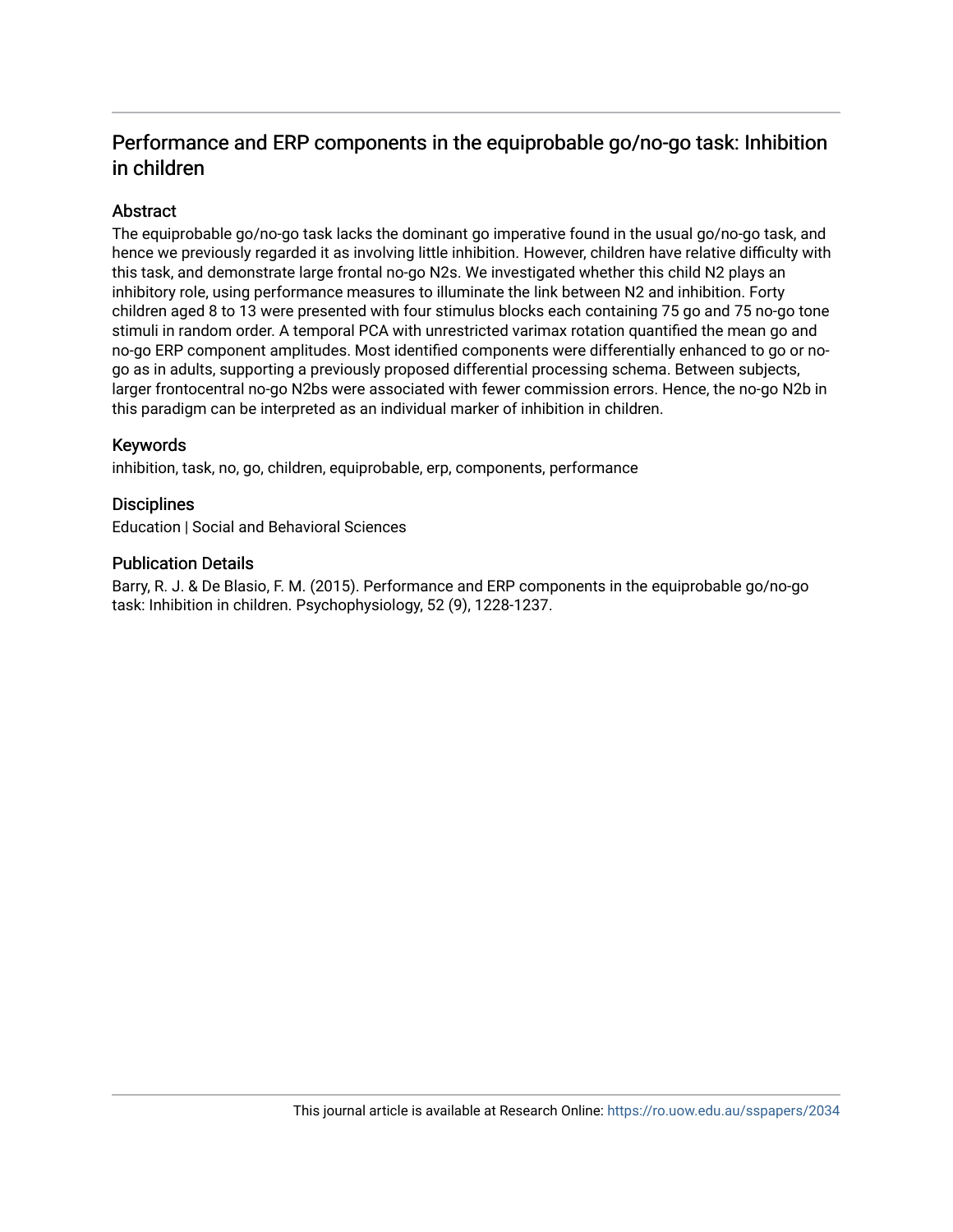Performance and ERP components in the equiprobable Go/NoGo task: Inhibition in children

Robert J. Barry and Frances M. De Blasio

Centre for Psychophysics, Psychophysiology, and Psychopharmacology,

Brain & Behaviour Research Institute,

and School of Psychology, University of Wollongong, Wollongong 2522, Australia

Correspondence should be addressed to Robert J. Barry, School of Psychology, University of Wollongong, Wollongong NSW 2522, Australia.

Phone: +61 2 4221 4421

Email: [robert\\_barry@uow.edu.au](mailto:robert_barry@uow.edu.au)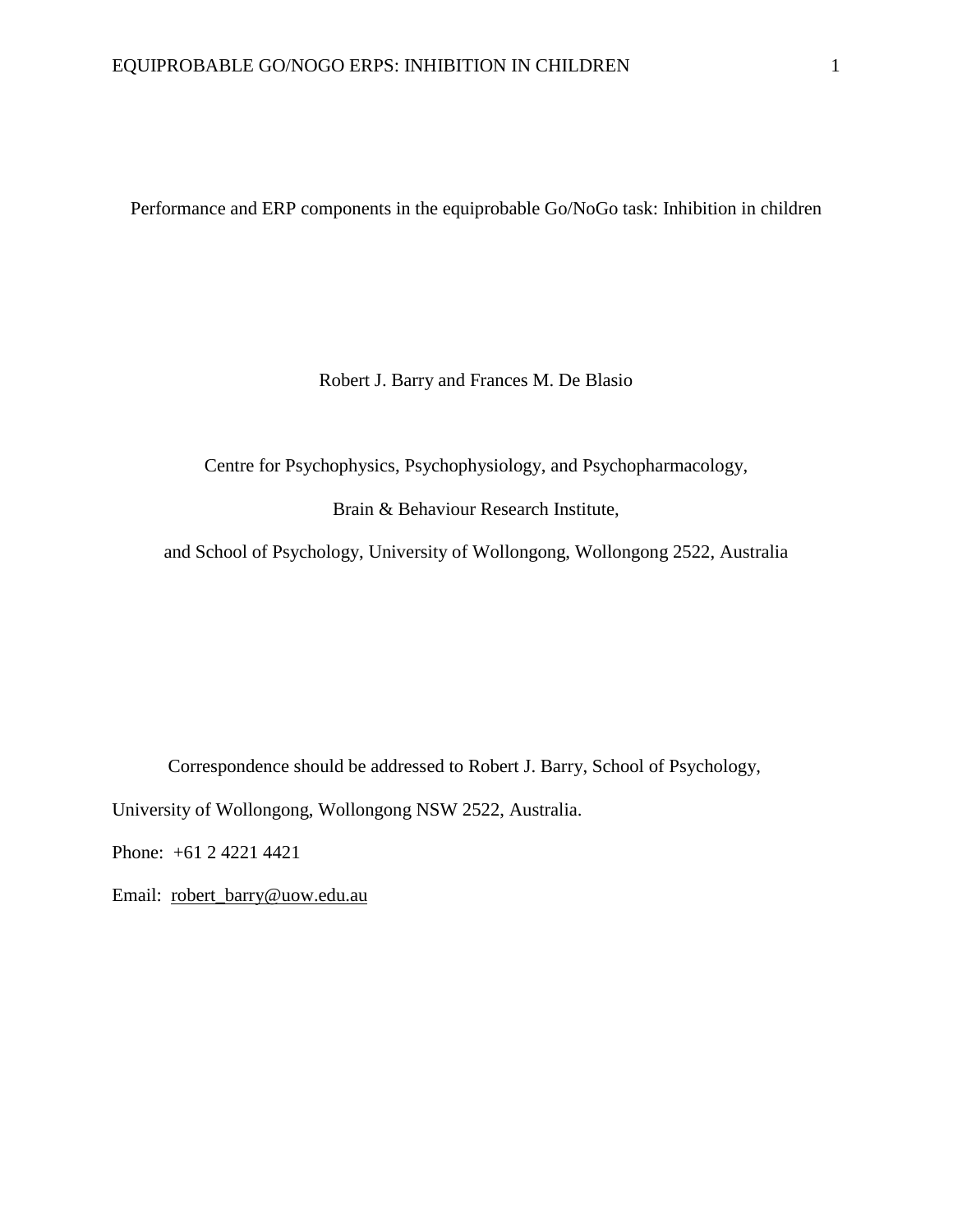#### **Abstract**

The equiprobable Go/NoGo task lacks the dominant Go imperative found in the usual Go/NoGo task, and hence we previously regarded it as involving little inhibition. However, children have relative difficulty with this task, and demonstrate large frontal NoGo N2s. We investigated whether this child N2 plays an inhibitory role, using performance measures to illuminate the link between N2 and inhibition. Forty children aged 8 to 13 were presented with four stimulus blocks each containing 75 Go and 75 NoGo tone stimuli in random order. A temporal PCA with unrestricted VARIMAX rotation quantified the mean Go and NoGo ERP component amplitudes. Most identified components were differentially enhanced to Go or NoGo as in adults, supporting a previously-proposed differential processing schema. Between subjects, larger frontocentral NoGo N2bs were associated with fewer commission errors. Hence the NoGo N2b in this paradigm can be interpreted as an individual marker of inhibition in children.

*Keywords:* Children, Equiprobable Go/NoGo paradigm, ERPs, Performance, Inhibition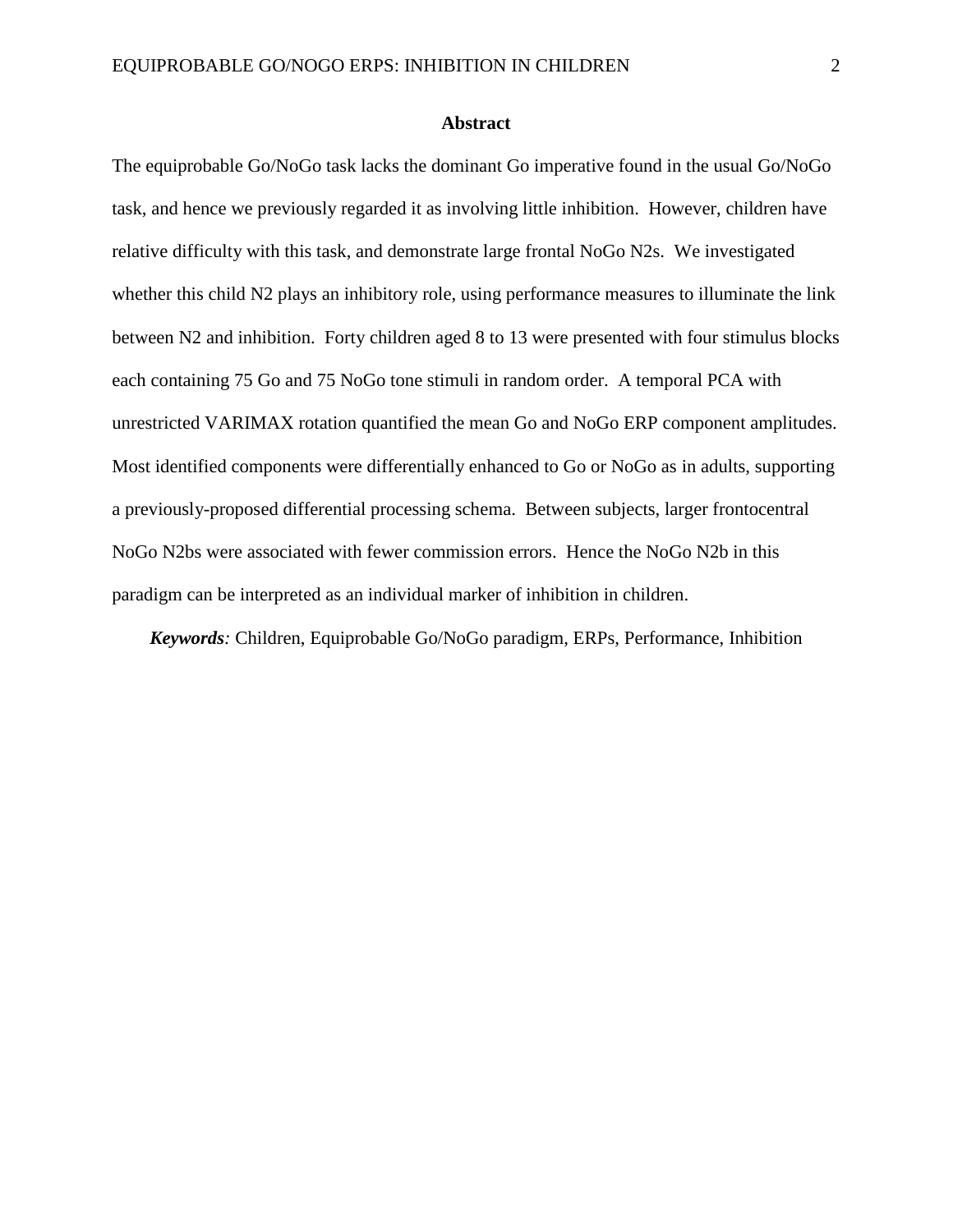Performance and ERP components in the equiprobable Go/NoGo task: Inhibition in children

## **Equiprobable Go/NoGo Task**

The equiprobable auditory Go/NoGo paradigm is useful because it provides equal numbers of stimuli in each of two different processing chains, Go and NoGo, allowing efficient generation of ERPs to explore the sequential processing involved (Pfefferbaum, Ford, Weller, & Kopell, 1985). This uncued paradigm, sometimes called a *50% oddball task* (Barry, Kirkaikul, & Hodder, 2000), is intermediate between the common Go/NoGo task (with Go probability  $>$ 50%) and the standard oddball paradigm (with target probability  $<$  50%). Early stimulusprobability studies demonstrated the orderly shift in P300 response amplitudes as target probability changed from one of these extremes to the other (Duncan-Johnson & Donchin, 1977; Johnson, 1986), emphasising the underlying processing continuum.

Go/NoGo paradigms are traditionally synonymous with study of the inhibition required to withhold the predominant Go response (e.g., Fonaryova Key, Dove, & Maguire, 2005; Jodo & Kayama, 1992). In essence, the dominant Go responding pattern requires effortful inhibition of that response when a low-probability NoGo stimulus is presented. However, in a study of equiprobable auditory stimulus presentations in the context of the Orienting Reflex (OR), Barry and Rushby (2006) found evidence that the equiprobable paradigm variant differs importantly from the traditional Go/NoGo task in requiring little, if any, inhibition when not responding to the NoGo stimulus. Rather, the electrodermal response indicated that Go stimuli required effortful processing in this task, while NoGo stimuli did not. Nevertheless, those stimuli generated the usual anteriorisation of the NoGo P3 characteristic of the Go/NoGo paradigm. In OR terms, it was therefore conceptualised that the NoGo stimuli in this paradigm are "Indifferent" and the Go stimuli are "Significant", as only the latter required effortful processing. These electrodermal and P3 results, and our interpretation of them, have since been supported in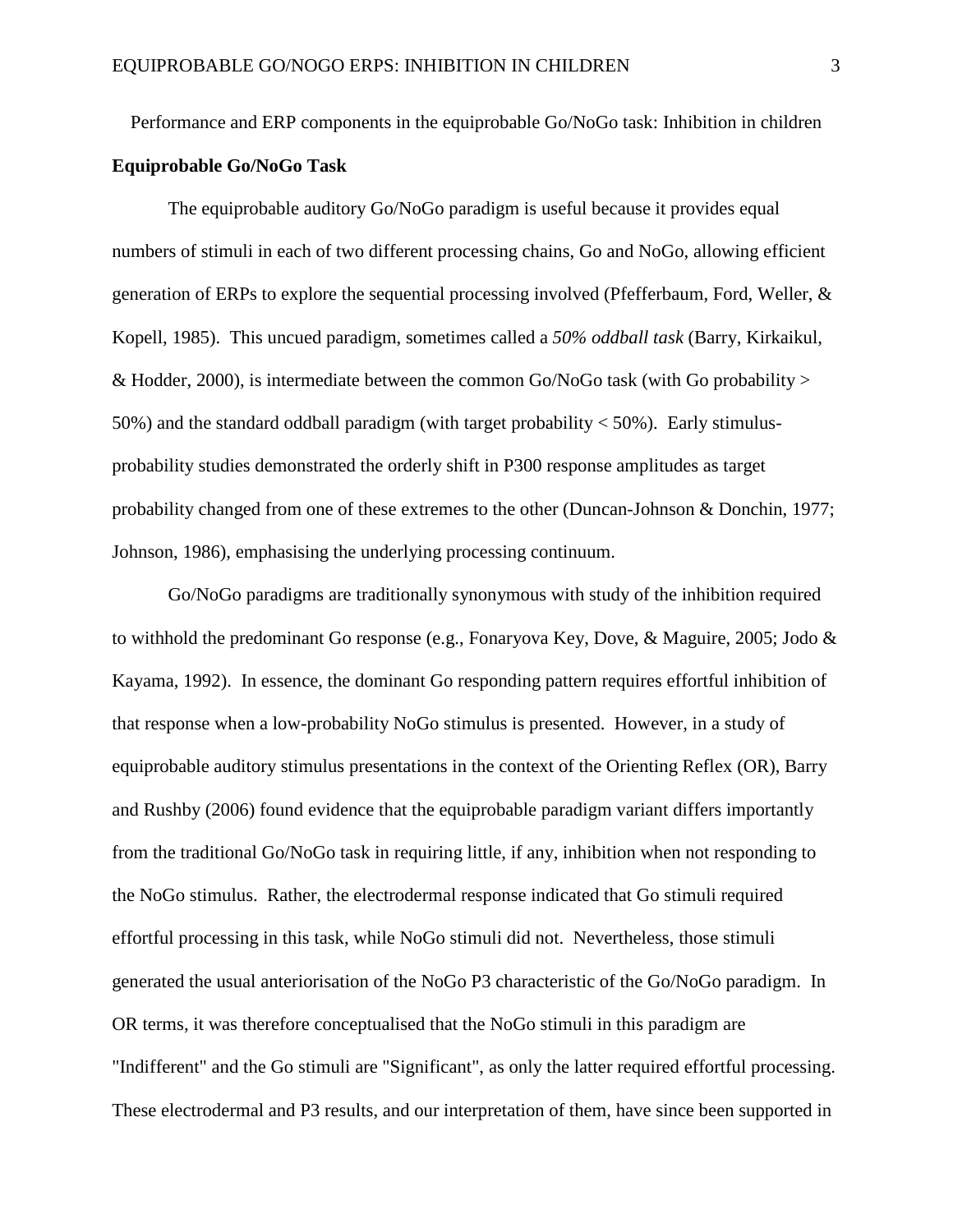an equiprobable *visual* Go/NoGo task (Recio, Schacht, & Sommer, 2009). In the absence of evidence to the contrary, this perspective has been carried forward in a number of our studies using the equiprobable auditory Go/NoGo task to explore brain dynamics in both adults and children (Barry, 2009; Barry & De Blasio, 2012; Barry, De Blasio, De Pascalis, & Karamacoska, 2014; Barry, De Blasio, Rushby, & Clarke, 2010; De Blasio & Barry, 2013a, 2013b), ERP outcomes in adults and children (Barry, De Blasio, & Borchard, 2014), and caffeine effects in adults (Barry, De Blasio, & Cave, 2014; Barry et al., 2007).

In adults, a range of ERP components are typically elicited in the auditory equiprobable Go/NoGo. In latency order, peak-picking investigations report a substantial N1, small P2 and N2 components that are usually apparent as inflection points in the grand mean ERPs, and a substantial P3 (Barry, 2009; Barry & De Blasio, 2012; Barry et al., 2007, 2010; De Blasio & Barry, 2013a, 2013b). Utilising Principle Components Analysis (PCA) to quantify the ERP amplitudes, several components and sub-components have been consistently identified based on their polarity, latency, and topography (Barry & De Blasio, 2013; Barry, De Blasio, & Borchard, 2014; Barry, De Blasio, & Cave, 2014; Barry, De Blasio, De Pascalis, & Karamacoska, 2014); in latency order these include N1-1 (a dominant "true" N1 component; Näätänen & Picton, 1987), a temporal Processing Negativity (PN; Näätänen & Picton, 1987), P2, N2, P3, classic Slow Wave (SW) and a novel diffuse Late Positivity (LP). As in the peak-picked studies, the P2 and/or N2 components have tended to be small, accounting for little of the variance in the data, and have been analysed in some studies (Barry & De Blasio, 2013; Barry, De Blasio, & Borchard, 2014), but not others (Barry, De Blasio, De Pascalis, & Karamacoska, 2014), and are sometimes not found (Barry, De Blasio, & Cave, 2014).

To date, we have generally found in these PCA studies that the adult N1-1 and the temporal topography defining PN are greater to Go. The positive P2 shows enhancement to Go,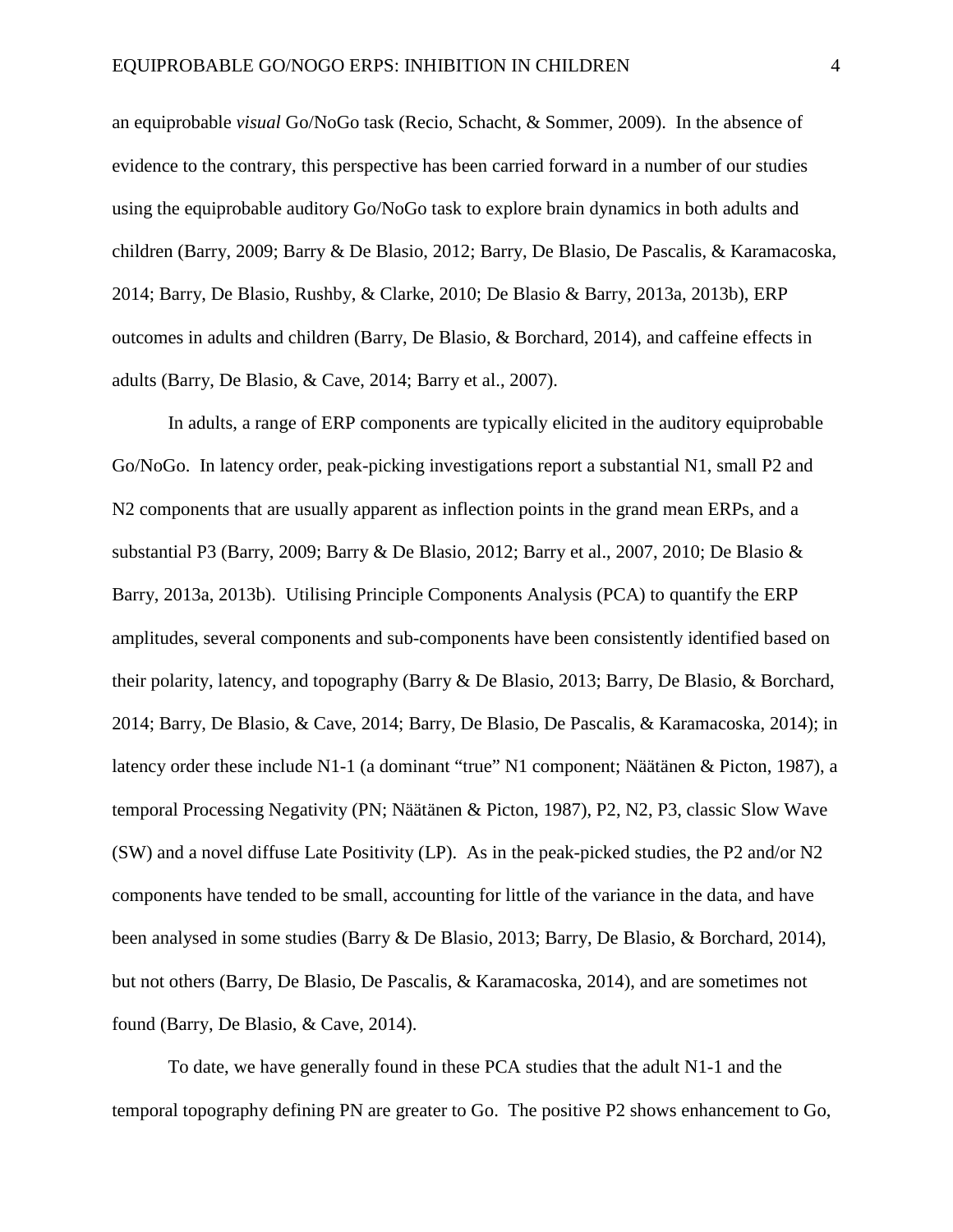and demonstrated a frontal negativity in response to NoGo in Barry and De Blasio (2013), less so in Barry, De Blasio, and Borchard (2014), but not in Barry, De Blasio, and Cave (2014); currently we consider the across-Condition component as a combined (Go) P2/(NoGo) N2. The following separate N2 component is enhanced to Go. P3 shows the traditional parietal enhancement to Go and frontocentral enhancement to NoGo. The SW is enhanced to Go, and the LP is substantial only for NoGo.

#### **A Processing Schema**

In trying to understand the neurocognitive processing involved, we recently proposed a processing schema for adults in this paradigm (Barry & De Blasio, 2013). We conceptualised the neuropsychological processes involved in this task as a series of sequential processing stages. This begins with sensory processing of the stimulus, contributing to its identification as a taskrelevant (rather than extraneous) event, and this sensory processing leads to cognitive categorisation of the stimulus as Go or NoGo. Each of these categorisation outcomes begins a separate processing chain. For Go, effortful processing leading to the button-press response is activated, and the response is produced. For NoGo, our "indifferent" perspective suggested that there is no need for further effortful processing, and the stimulus processing winds down as the subject disengages from the task for the remainder of the interstimulus interval. These stages are similar to those involved in many auditory focussed attention tasks.

In our current conceptualisation of the schema, slightly varied from Barry and De Blasio (2013) in terms of subsequent findings regarding the P2/N2 complex, we hypothesise that early sensory ERP components, such as the mid-latency potentials and subsequent P1 and N1-3 (an early "true" N1 subcomponent; Näätänen & Picton, 1987), which carry only small amounts of variance and are not reliably extracted by PCA, mark the sensory processing or feature analysis (Kok, 1997) aimed at identifying the stimulus event as task-related and worthy of subsequent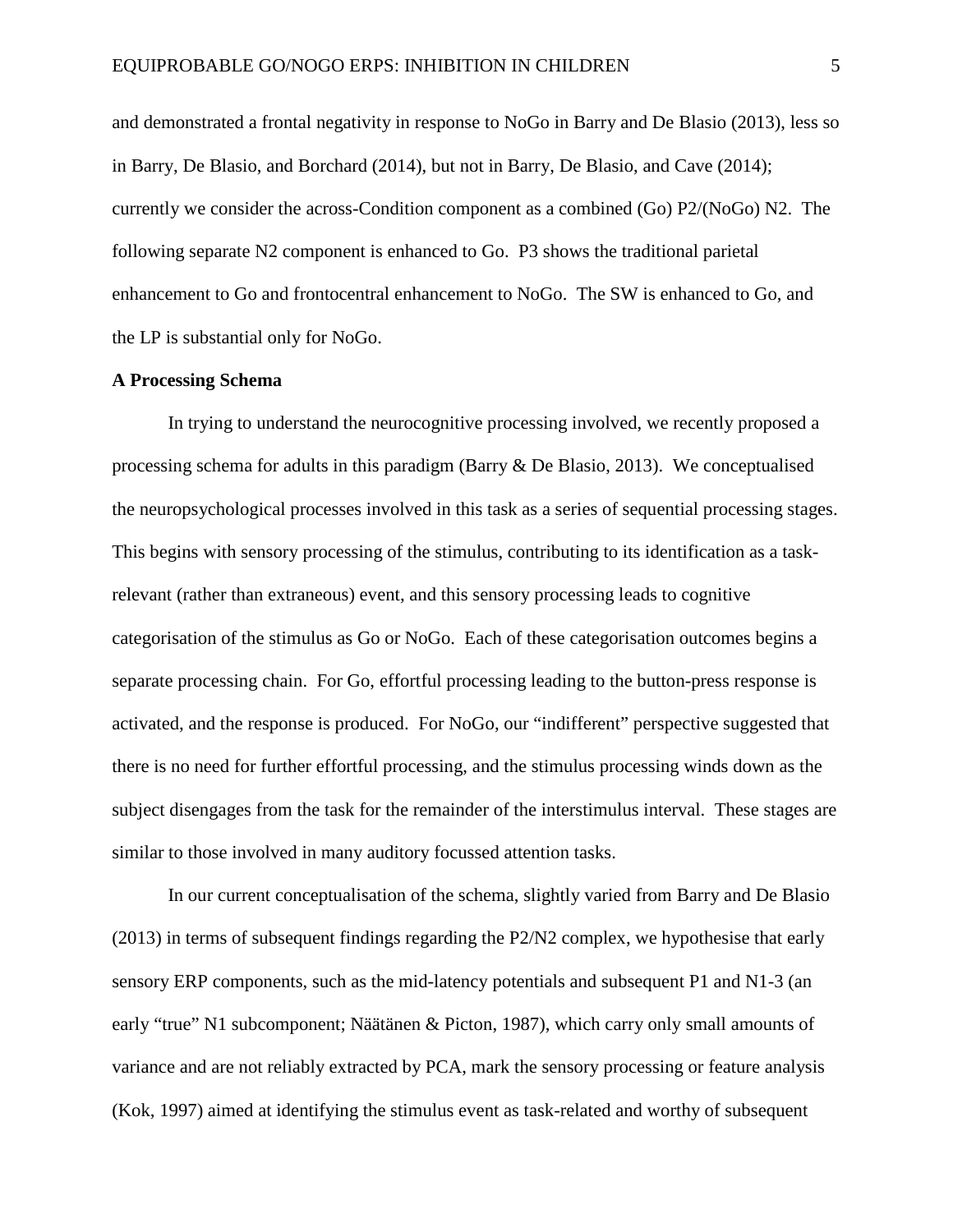attentional processing. The enhancement of N1-1 to Go indicates the beginning of the identification of the Go/NoGo stimulus, confirmed by the more-temporal Go PN that Näätänen and Picton (1987) note "lasts during the processing of an attended auditory stimulus" (p. 412). Kok (1997) sees this activation as using working memory to match stimulus features to the Go/NoGo task parameters. Subsequent to categorisation of the stimulus as "Go" vs. "NoGo", the processing chain of each stimulus type is marked by different components. The P2/N2 complex splits into a Go P2 (Crowley & Colrain, 2004) and anterior NoGo N2 (the latter consistent with Huster, Enriquez-Geppert, Lavallee, Falkenstein, & Herrmann, 2013). In the Go chain, P2 is followed by a more posterior N2 (consistent with Folstein & van Petten, 2008) and P3b (consistent with Barry & Rushby, 2006), and a SW, representing directed processing related to response preparation and execution. In the NoGo chain, the frontal N2 is followed by a frontocentral P3a (consistent with Barry & Rushby, 2006), and LP. The novel diffuse LP is considered an indicator of cortical deactivation, marking the end of stimulus processing; this occurs earlier in NoGo than Go. For brevity, we will hereafter refer to the different Go/NoGo N2s as N2c and N2b, respectively, following Pritchard, Shappell, and Brandt (1991).

#### **Children in this Task**

There is little detailed information on the ERPs of children in this specific task. Barry and De Blasio (2012) reported a study of prestimulus EEG phase effects on child ERP peakpicked N1 and P3 amplitudes, and more recently, Barry, De Blasio, and Borchard (2014) conducted the first PCA investigation to include a child sample in this paradigm. In each, the same sequence of components was generally noted in children as in adults, although the major difference from adult morphology was a large frontal negativity overlaying the early components. Similar increased frontal negativity has also been reported in child samples across a range of auditory tasks. For instance, Holcomb, Ackerman, and Dykman (1986) reported a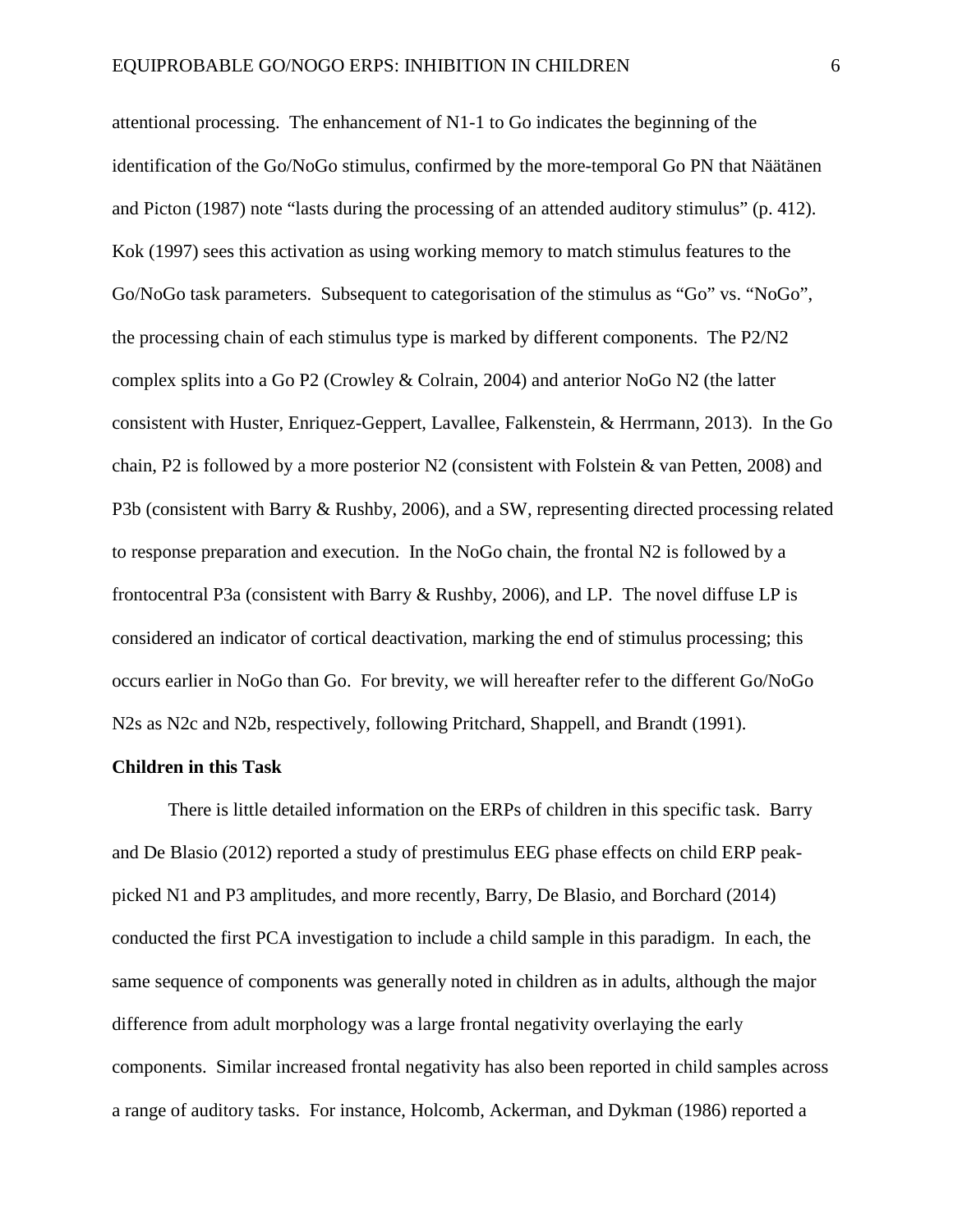large early broad negativity (100-300 ms) to targets and non-targets in an oddball task. These data were broadly compatible with the morphology reported for a 15% auditory oddball by Johnstone, Barry, Anderson, and Coyle (1996). Johnstone, Pleffer, Barry, Clarke, and Smith (2005) noted a large early frontal negativity, centred on N2, in 10 year olds in a Go/NoGo task with 30% NoGo probability. In a cued variant of the Go/NoGo task in 9 year olds, Jonkman, Lansbergen, and Stauder (2003) found elevated negativity in the NoGo N2 window, and elevated child false alarm rates that they interpreted in terms of a developmental lag in response inhibition. Given the long-standing association between N2 and inhibition, these data suggest that the enhanced early negativity in children, particularly that in N2, likely reflects response inhibition. However, there is a scarcity of relevant studies to clarify this in the equiprobable Go/NoGo task.

As noted above, in the absence of the dominant Go imperative found in the typical Go/NoGo task, our previous work in adults, including our proposed processing schema, regarded this equiprobable task as involving little or no inhibitory processing. However, we were aware of the greater difficulty that children have in this task compared with adults, apparent in their poorer reaction time (RT) performance and larger error rates (Barry, De Blasio, & Borchard, 2014), and wondered whether their immature inhibition (Jonkman et al., 2003) could be important here. Hence this study sought to investigate further the differential processing chains for Go and NoGo in children in this paradigm, and to use the individual's Go performance measures of RT and RT variability, and errors of omission (Go) and commission (NoGo), to illuminate their link with response facilitation and inhibition. In particular, we hypothesised that these performance measures would improve (i.e., reduce) with age, and that children with increased N2b amplitudes, likely indicating increased NoGo inhibition, would commit fewer commission errors, following the work of Falkenstein, Hoormann, and Hohnsbein (1999) in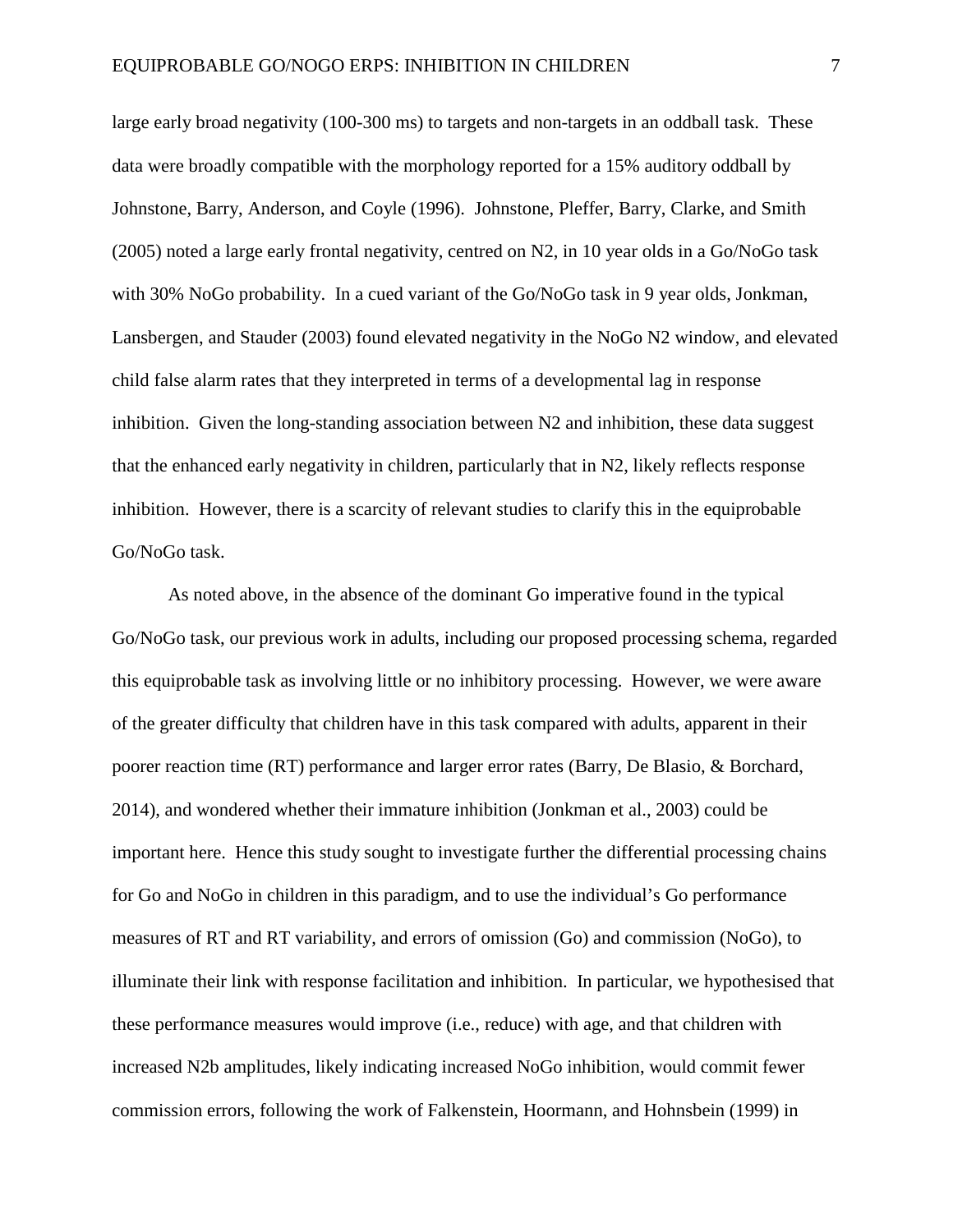young adults.

#### **Methods**

#### **Participants**

Forty children aged between 8 and 13 years ( $M = 10.4$ ,  $SD = 1.5$ ) participated in the study, including 17 (of 18) from the child sample in Barry, De Blasio, and Borchard (2014). Twenty-five were male (15 females), 32 were right-handed (8 left-handed); all were recruited from the local area via newspaper advertisements, and screened for neurological disorders, head injury, learning disability and psychiatric conditions. Participation was voluntary and informed consent was obtained from a parent/guardian in line with a protocol approved by the local ethics committee.

#### **Electrophysiological Recording**

Continuous EEG was recorded from 19 scalp sites  $(\times 20,000 \text{ gain})$ , using an electrode cap referenced to linked ears; care was taken to balance ear impedances. Vertical and horizontal electro-oculograms (EOGs) were also recorded from electrodes 2 cm above and below the left eye, and 1 cm beyond the outer canthi  $(\times 5,000 \text{ gain})$ . Tin electrodes were used for both EEG and EOG recordings, and all impedances were below 5 K $\Omega$ . Data from 0.03 to 35 Hz (with 12 dB/octave cut-off) were sampled by a 16 bit A/D system (AMLAB II) at 512 Hz, and recorded for later off-line analysis.

#### **Task and Procedure**

The children were each presented with four stimulus blocks of an uncued equiprobable auditory Go/NoGo paradigm. Each block contained 75 Go and 75 NoGo tone stimuli in random order. Tones were 1000 and 1500 Hz, all of 50 ms duration with 5 ms rise/fall times, presented binaurally via headphones at 60 dB SPL with a fixed stimulus onset asynchrony of 1,100 ms. Target frequency was counterbalanced between participants. Children responded to Go targets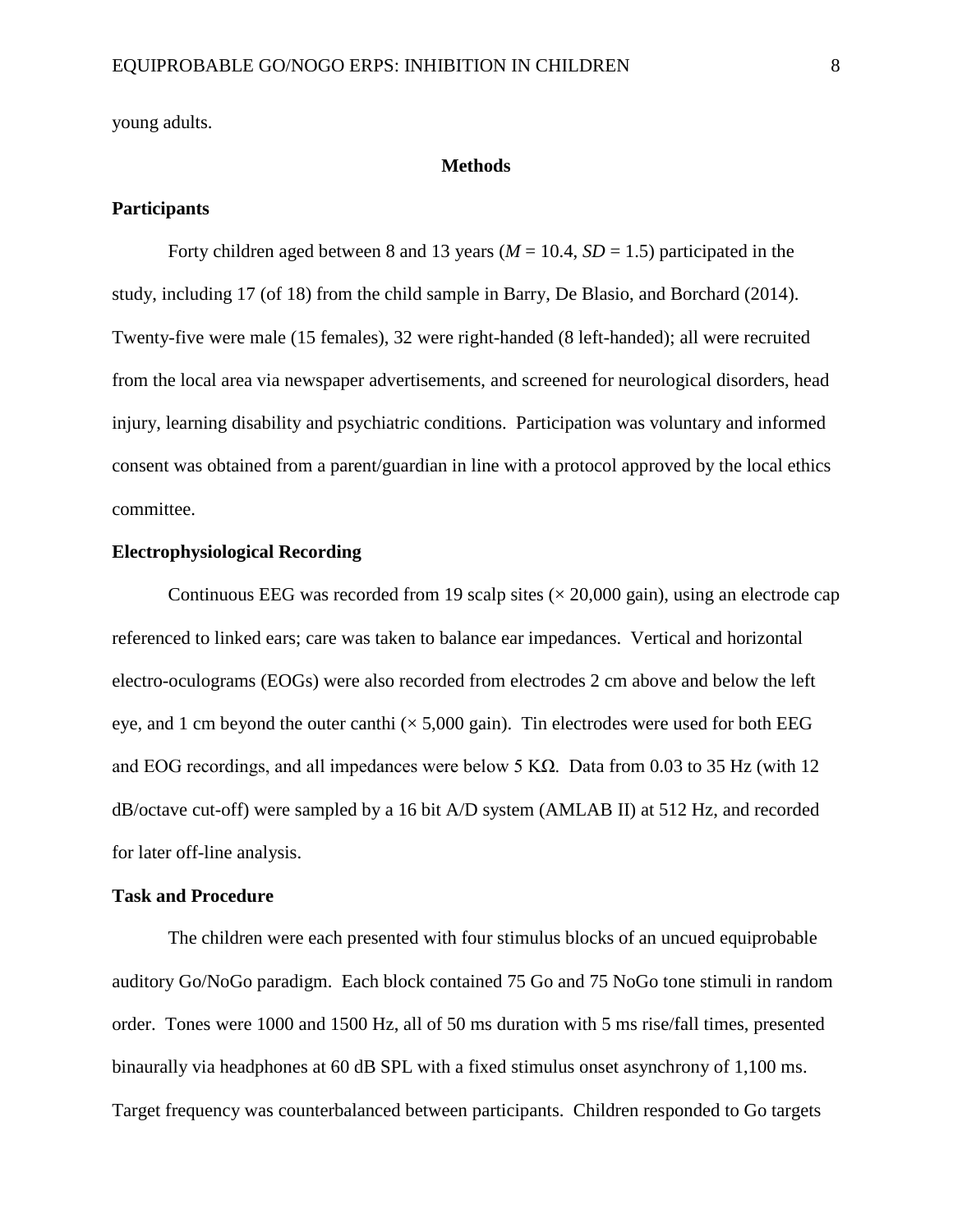with a button-press, using their preferred hand, as quickly and accurately as possible – i.e., speed and accuracy were equally emphasised. Practice trials were provided until understanding of the task was demonstrated, and short breaks were given between blocks. The children were asked to fixate a central point on a screen located in front of them throughout the blocks with the aim of reducing movement artefact.

#### **Data Quantification**

The continuous EEG waveforms were low-pass filtered (25 Hz, zero-phase shift, 24  $dB/Octave$ , FIR), epoched (–100 to +800 ms relative to stimulus onset), and baselined (–100 to 0 ms) offline using Neuroscan software (Compumedics, v. 4.5.1). Single trials containing incorrect responses were excluded; these included commissions in NoGo, omissions in Go, and following our previous study of children (Barry, De Blasio, & Borchard, 2014), Go trials with delayed responding  $(RT > 600 \text{ ms})$ . Trials with muscular or other artefact (i.e., activity exceeding  $\pm 100 \mu V$ ) were then identified and removed. Mean ERPs for each condition (Go/NoGo) were derived from the remaining epochs.

Pre- and post-stimulus data (–100 ms to +800 ms) were submitted to PCA using Dien's ERP PCA toolkit (v. 2.23; Dien, 2010) in MATLAB (The Mathworks, v. 8.0.0.783, R2012b). Mean Go and NoGo ERPs for each of the 19 electrodes and 40 participants resulted in  $2 \times 19 \times$  $40 = 1520$  cases. Data were half-sampled (230 time-points/variables) to improve the cases:variables ratio to 6.6, exceeding the minimum suggested by Gorsuch (1983). The PCA used the covariance matrix with Kaiser normalisation, and all 230 factors were rotated using VARIMAX, in line with the recommendations of Kayser and Tenke (2003). PCA components were considered in terms of their latency, polarity, similarity with the raw ERP, and known stimulus-specific effects, following our earlier work using this methodology. Starting with those components that accounted for the maximum variance in the data, the peak amplitudes of each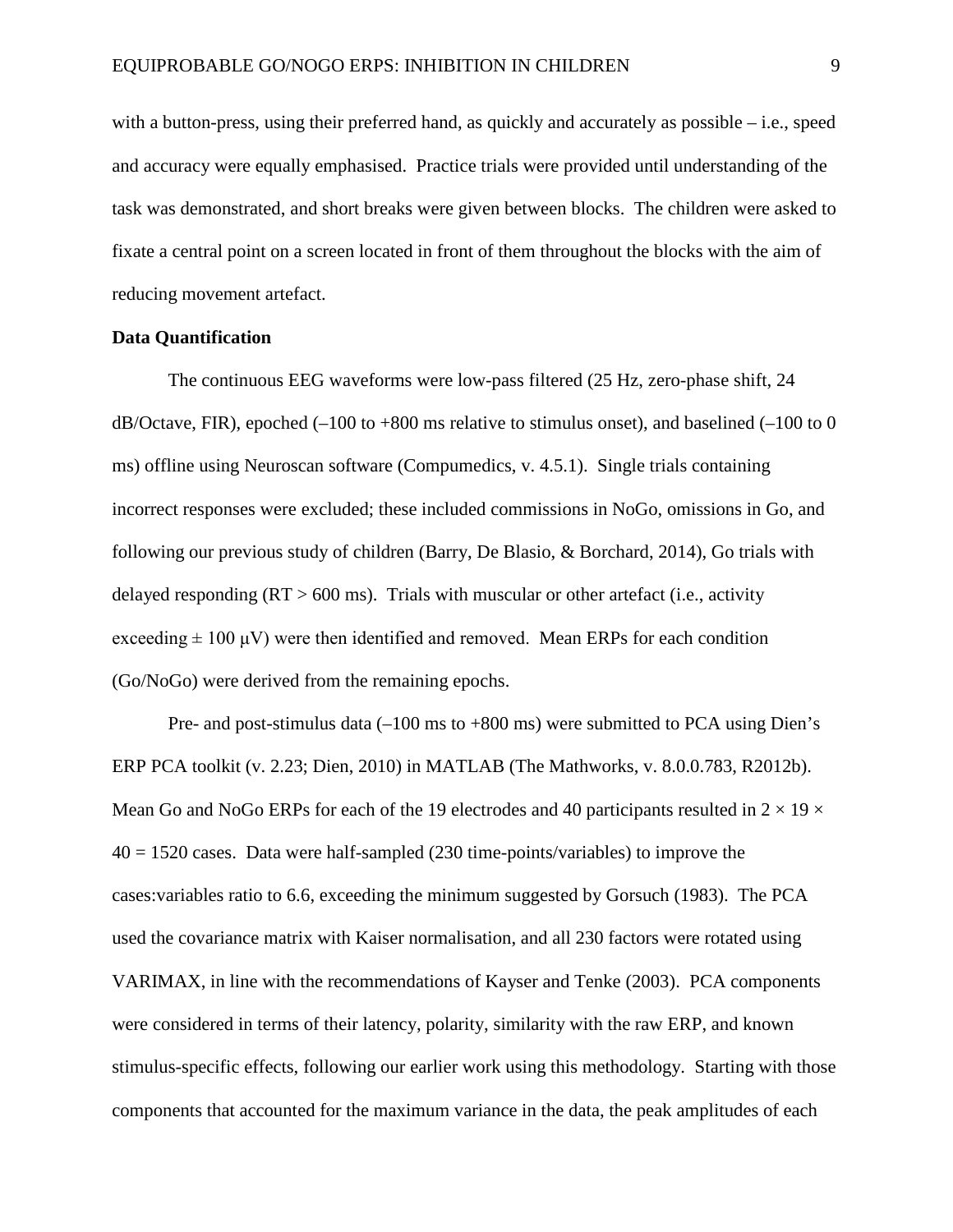component identified as an ERP were exported for analysis.

## **Statistical Analysis**

To investigate component topography and Go/NoGo effects in the children, a repeatedmeasures MANOVA was carried out separately for each component, assessing amplitudes at nine core sites (F3, Fz, F4, C3, Cz, C4, P3, Pz, P4), and examining effects of Condition (Go, NoGo). Each analysis included examination of topography, with the sagittal plane (frontal [F3, Fz, F4], central [C3, Cz, C4] and parietal [P3, Pz, P4]) and coronal plane (left [F3, C3, P3], midline [Fz, Cz, Pz] and right [F4, C4, P4]) as factors. Planned contrasts within the sagittal plane compared frontal (F) versus parietal (P) regions, and their mean (F/P) with central (C) sites. Within the coronal plane, the left  $(L)$  versus right  $(R)$  regions, and their mean  $(L/R)$  versus the midline (M) sites, were analysed. These orthogonal planned contrasts and their interactions provide optimal information on the topographic distribution of the amplitude of each component. Since all contrasts were planned and there were fewer than the degrees of freedom for effect, no Bonferroni-type adjustment to  $\alpha$  was necessary (Tabachnick & Fidell, 2013). Also, Greenhouse-Geisser type correction was not necessary because single degree of freedom contrasts are not affected by the violations of sphericity assumptions common in repeated-measures analyses of physiological data (O'Brien & Kaiser, 1985). All *F* tests reported have (1, 39) degrees of freedom, and a level of  $p < 0.05$  was required for significance. Effects approaching significance  $(.05 < p \leq .10)$  are also reported, but these are not discussed.

In order to best use the between-subject variability of the 40 children, Pearson correlations were employed to explore the effects of the  $8 - 13$  year age range in the performance measures: mean RT and the within-child variability of RT responding (using the RT standard deviation across the trials with correct responding), and in the number of errors of omission, delayed responding  $(RT > 600 \text{ ms})$ , and total errors in Go, and commission errors in NoGo.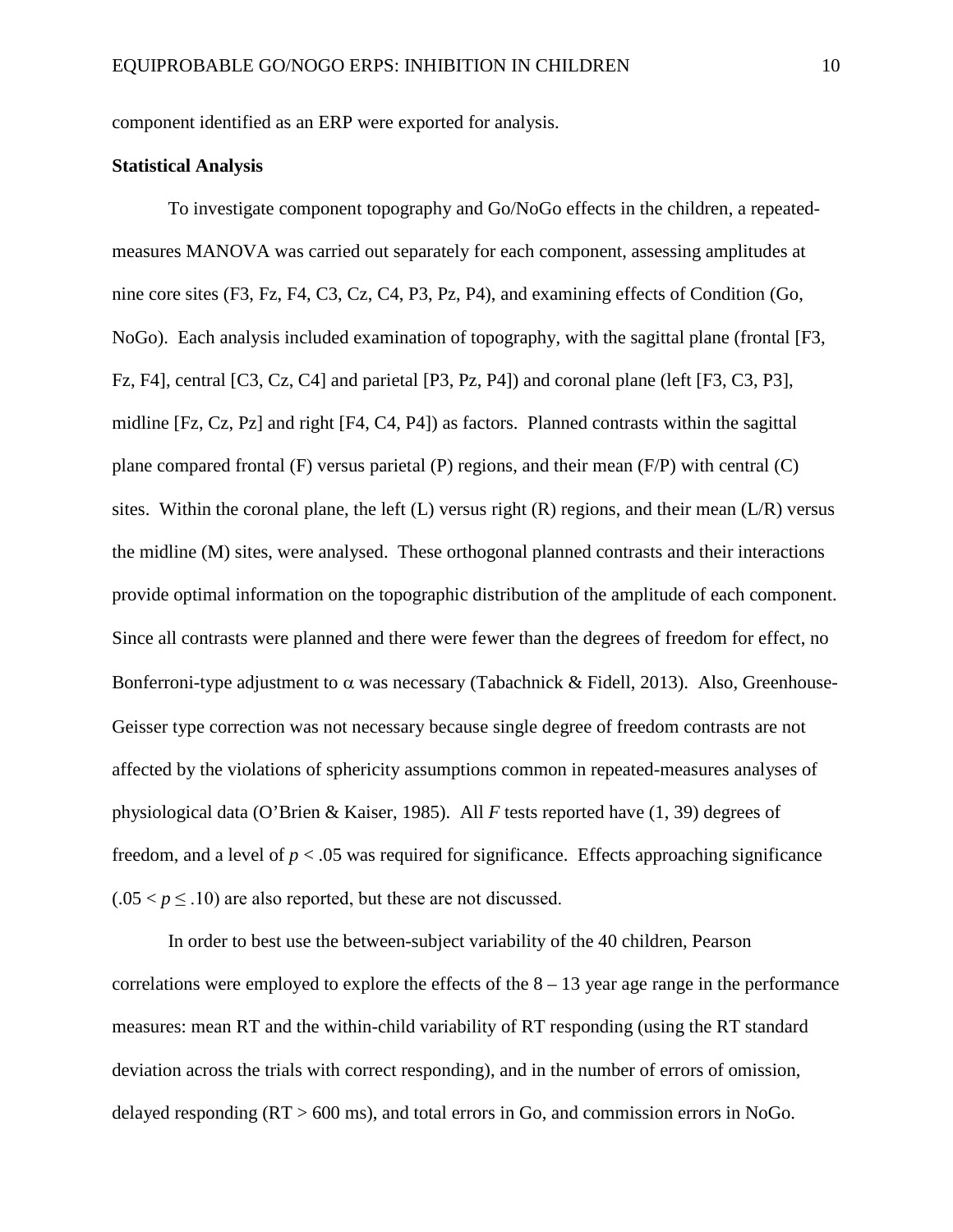Links between N2 and each error type were also explored using simple correlations conducted separately for each condition (Go, NoGo). As an estimate of N2 amplitude, the mean over a small cluster of electrodes with maximal amplitude was used in order to reduce the impact of random error at any single site. As the direction of all effects was predicted, one-way probabilities were used for all correlations; each of these tests had *df* = 38. Because this study deals with a number of measures, the frequency of Type I errors increases, but not the probability. For any one variable, 1 in 20 significant results is likely to be a false positive. This likelihood remains if we assess two variables (e.g., Go N2 and NoGo N2 amplitude) – although considering the second set increases the expected frequency of Type I errors to 2, the probability is unchanged  $(2 \text{ in } 40 \text{ tests} = .05)$ . That is, the probability of Type I error is not increased. Howell (1997) argues that adjusting α levels cannot control for an increase in the frequency of errors.

#### **Results**

#### **Grand Mean ERPs**

After deletion of error trials, and rejecting epochs with EEG artefacts, the mean number of trials accepted and averaged to form Go ERPs was  $161.0$  ( $SD = 44.3$ ; range  $58 - 270$ ), and for NoGo ERPs,  $169.2$  ( $SD = 49.5$ ; range  $76 - 272$ ); the 5% elevation in NoGo trials did not reach significance,  $p = 0.078$ . Figure 1A shows the grand average ERPs for Go and NoGo at the midline sites, with the major peaks labelled at Fz. In general these appear comparable with our previous child ERPs in this paradigm (Barry & De Blasio, 2012; Barry, De Blasio, & Borchard, 2014), with a large N1 around 100 ms, a large N2 around 220 ms, and a large P3 apparent around 340 ms frontally and 400 ms parietally. Go P3 is parietal, and NoGo P3 is frontocentral. P3 is followed by a frontal-negative/parietal-positive classic SW and a subsequent LP that is larger for NoGo. Components in the first 300 ms appear to be contained in an early broad frontal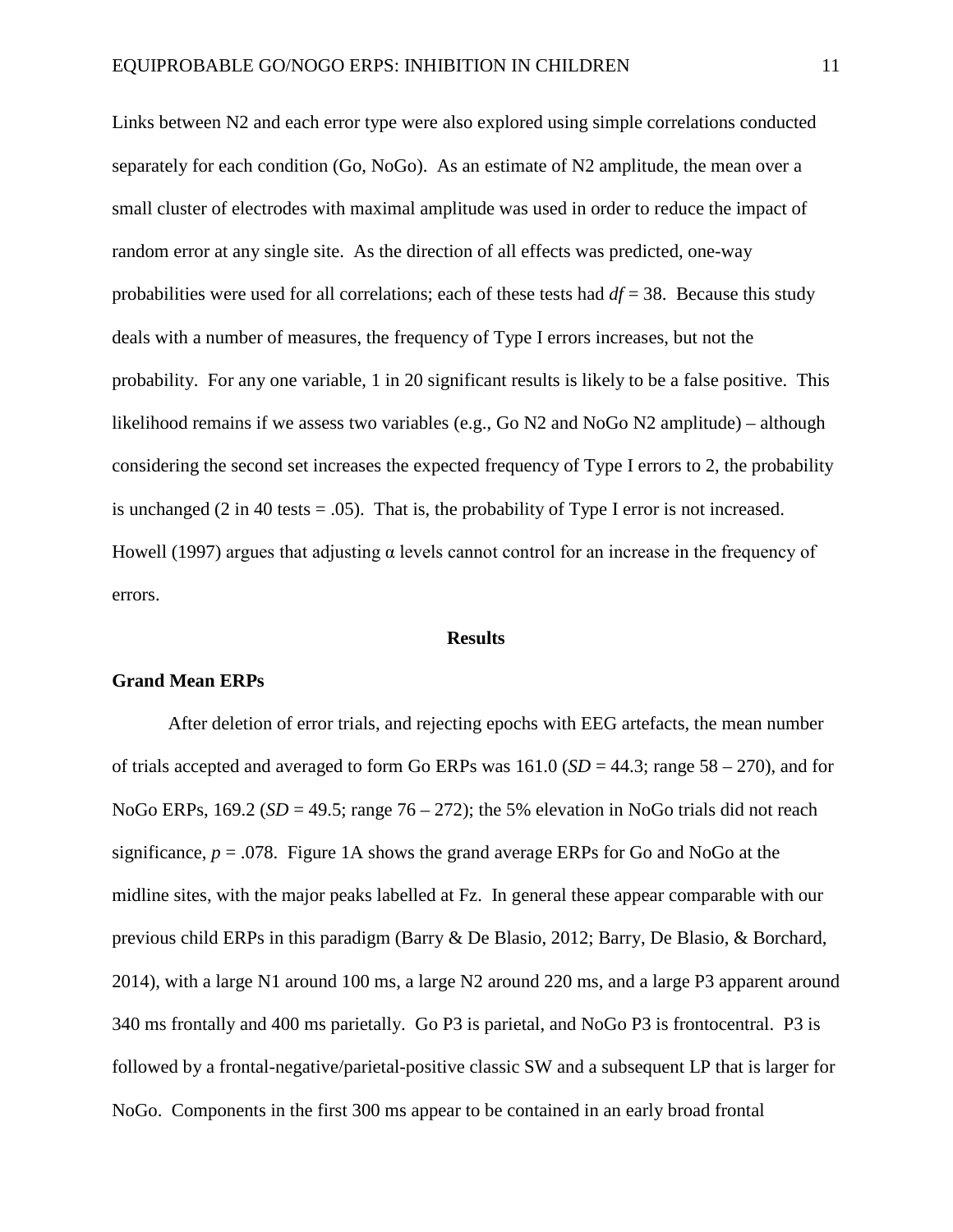negativity not usually seen in adult ERPs (Barry, De Blasio, & Borchard, 2014).

#### Figure 1 about here

#### **PCA Outcomes**

The first 8 components extracted explained 91.8% of the variance. Figure 2A shows the latency, polarity, and topography of these components. Figure 2B indicates their scaled loadings as a function of time. Figure 2C shows their differential response to Go/NoGo. Together, these characteristics, and their similarity with our previous findings and the wider literature, helped identification. They were labelled (in temporal order) as N1-1, PN, N2b and N2c, P3a and P3b, SW, and a LP. Figure 1B shows the ERPs reconstituted from the 8 components, and these traces correspond well with the raw traces in Figure 1A. Correlations between the grand average voltage and the reconstructed voltage across waveform points ranged upwards from 0.97 for NoGo at Pz. With  $df = 228$ , all these correlations were significant at  $p < .001$ .

#### Figure 2 about here

#### **Component Topography and Go/NoGo Effects**

As shown in Figure 2A and Table 1, N1-1 was a negativity with a latency of 107 ms, that was dominant in the midline, particularly parietally (note underlining of effect and probability in Table 1 to indicate reversal), and on the right centrally. Figure 2C shows that the N1-1 was enhanced to Go in the parietal and right central regions. Overall there was a main effect of Condition, with N1-1 enhanced in Go.

#### Table 1 about here

Figure 2A shows a negativity at 174 ms that was strongly frontal and dominant in the hemispheres, particularly on the right; this was identified as the temporal PN. A frontocentral PN dominance was larger in the hemispheres than midline, and Figure 2C shows this was enhanced in Go. The hemispheric elevation was also greater in Go. There was no overall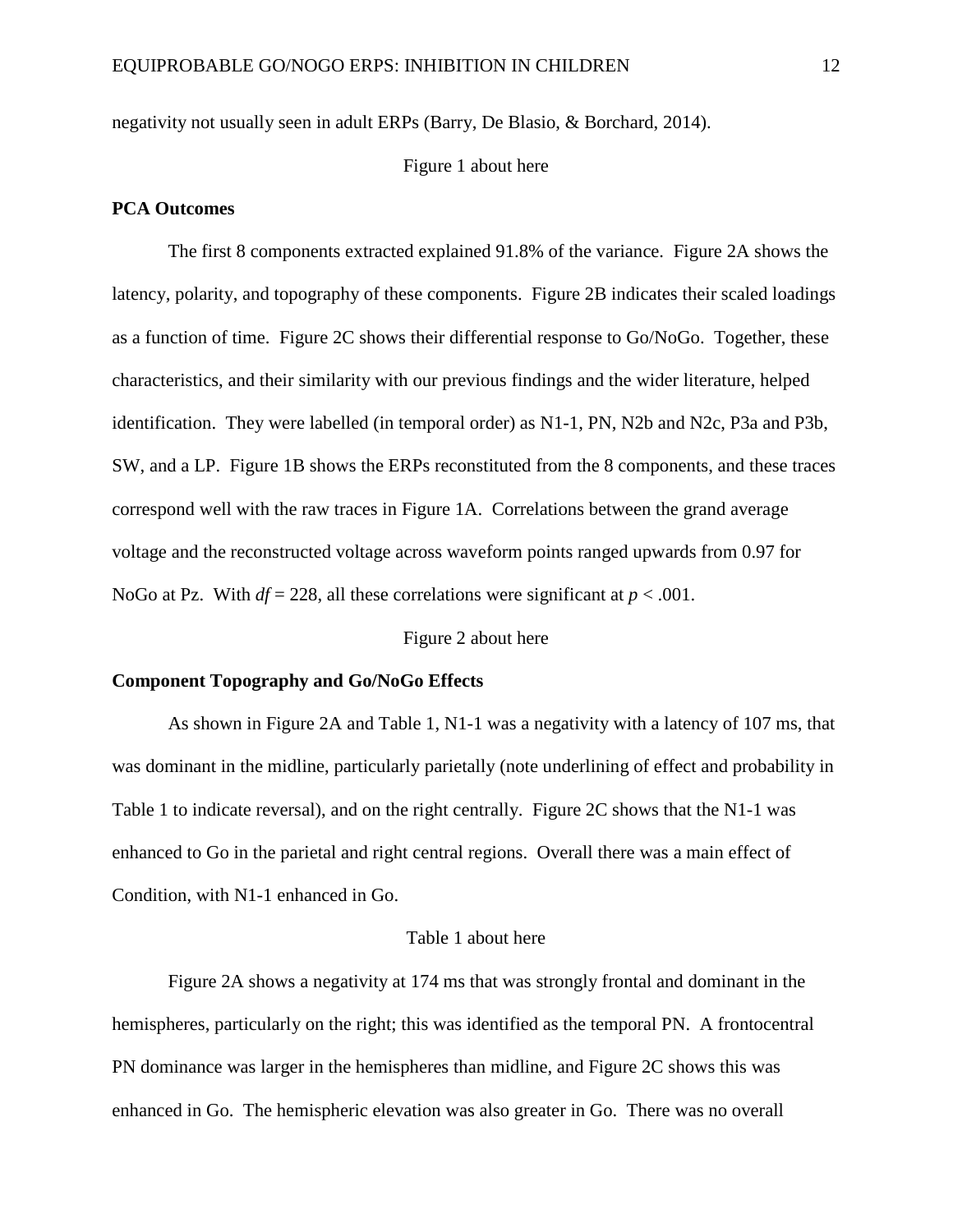Condition effect.

N2b was a negativity at 221 ms that was frontocentral and midline, with the frontal dominance larger in the midline, as seen in Figure 2A. Figure 2C shows that N2b was enhanced on the right in NoGo, particularly centrally. Overall, N2b was larger in NoGo than Go.

N2c was a negativity at 271 ms. As illustrated in Figure 2A, it was frontocentral and midline, with the frontocentral topography enhanced in the midline. An enhancement in the left hemisphere approached significance. Figure 2C shows that the frontocentral and midline topography, and the vertex enhancement, was most apparent in Go. N2c showed some Go reduction in the central right and, due to the greater parietal positivity in Go, was somewhat larger overall in NoGo, but these effects failed to reach significance.

Figure 2A illustrates that P3a was a positivity at 330 ms that was frontal and somewhat midline. Frontal activity was greater in the midline, and central activity was enhanced on the left. Figure 2C shows NoGo enhancements in frontal, central, and midline regions, and also in the frontal midline and vertex, with some (non-significant) increase in the left hemisphere. Overall, P3a was larger in NoGo than Go.

Figure 2A shows P3b as a parietal positivity at 397 ms with a frontal negativity. It was centroparietal, with the parietal enhancement larger in the midline and the central enhancement larger in the hemispheres. Figure 2C indicates that the parietal positivity was significantly greater to Go, particularly in the left hemisphere and midline. P3b showed some increase to Go in the left hemisphere, somewhat more so in the central region, and was somewhat reduced in the midline; these effects approached significance. Go P3b was significantly reduced at the vertex, but overall, P3b was greater to Go.

Occurring at 545 ms, the SW in Figure 2A was a centroparietal positivity with a frontal negativity; their difference was largest in the midline. Figure 2C shows that the sagittal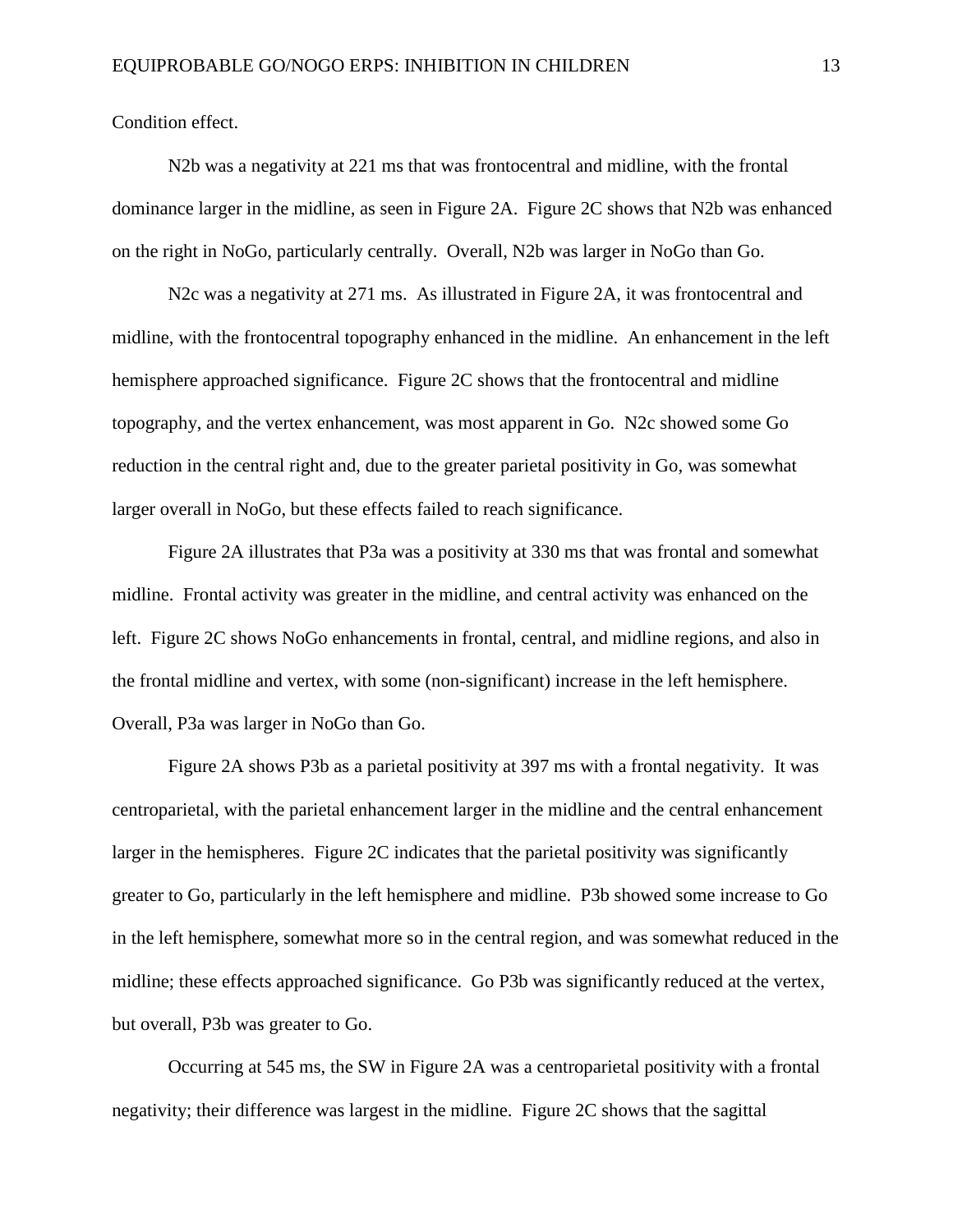topography was enhanced in Go, as was activity in the left hemisphere, with a relative midline reduction. The frontal negativity/parietal positivity showed some midline enhancement in Go, while the central positivity was significantly enhanced in the hemispheres. Overall, SW positivity was somewhat larger in Go than NoGo.

The LP occurred at 709 ms. Figure 2A indicates that it was centroparietally positive, and reduced in the midline. The parietal positivity showed some left hemisphere enhancement, and significant enhancement in the midline; the central positivity was reduced in the left hemisphere and midline. Figure 2C shows that in NoGo, the parietal positivity of the LP was enhanced, and the central positivity was larger in the left hemisphere. Overall, the LP was larger in NoGo than Go.

#### **Age and Performance**

Table 2 summarises performance data for this sample, and the statistical outcomes of the performance versus age analyses are also presented. Figure 3 shows that Go errors of omission, delayed responses, and the total Go error percentage, each had significant reductions with increasing age, as did NoGo errors of commission. Similarly, mean RT and within-subject RT variability (standard deviation across the accepted trials) both decreased with age.

#### Table 2 and Figure 3 about here

#### **N2 and Performance**

Table 2 reports the N2 versus performance statistics separately for NoGo N2b (computed as the mean amplitude across  $F4$ ,  $Fz$ , and  $Cz$ ), and  $Go$   $N2c$  (computed as the mean amplitude across F3, Fz, and Cz). Figure 4 (top) shows that the children's NoGo commission errors correlated significantly with the NoGo N2b; larger N2b amplitudes were associated with fewer errors. To check that this was not just a joint reflection of developmental changes, NoGo N2b is plotted against age in Figure 4 (bottom). Although NoGo errors reduced over this age range,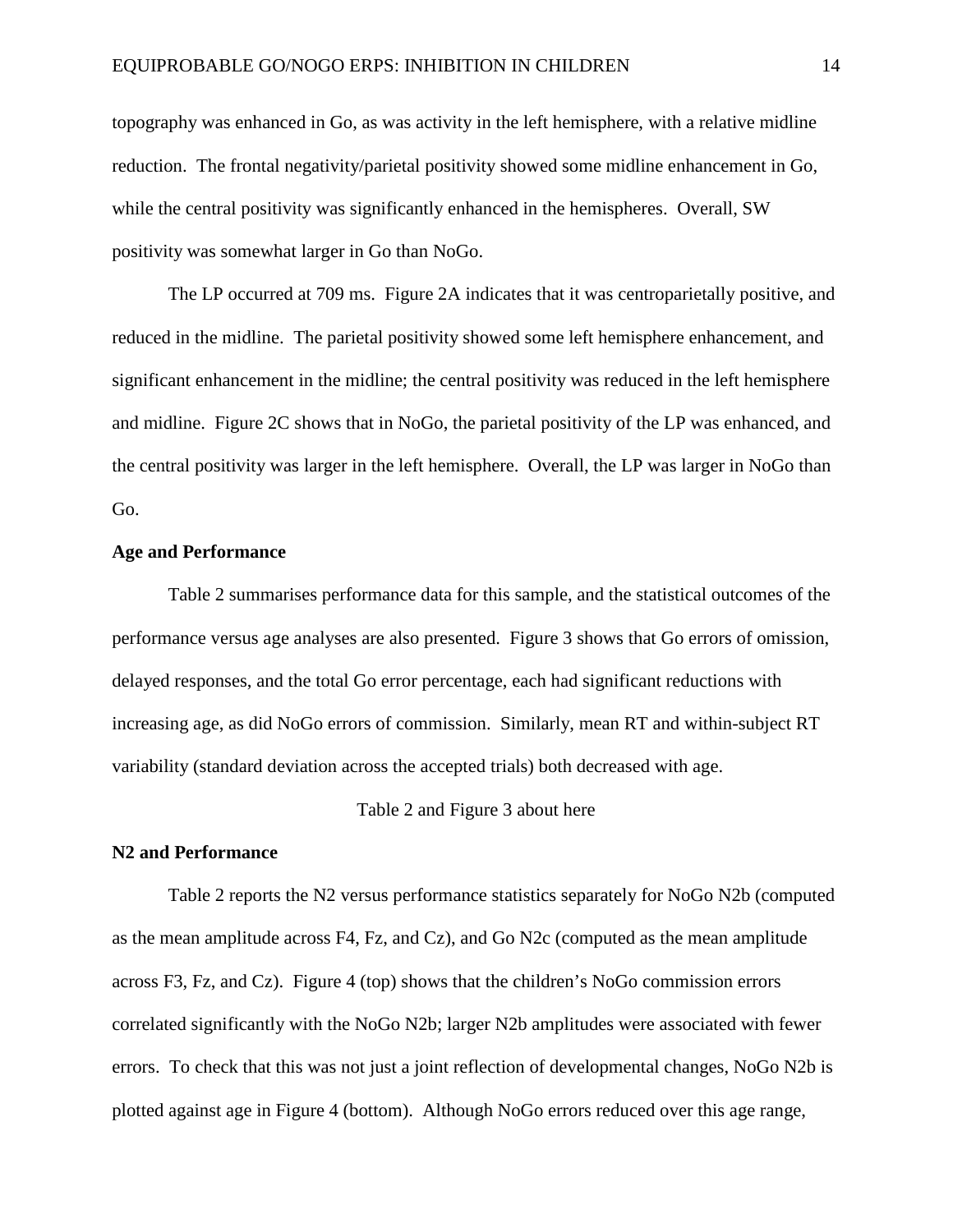NoGo N2b did not  $(r = -0.04, \text{ns})$ . As indicated in Table 2, Go N2c showed no relation with the percentage of omission errors, delayed responding errors, and total errors in Go, nor with Go RT or RT variability.

#### Figure 4 about here

#### **Discussion**

The ERPs and PCA components found here are similar to our previous adult profiles (Barry & De Blasio, 2013; Barry, De Blasio, & Borchard, 2014; Barry, De Blasio, & Cave, 2014; Barry, De Blasio, De Pascalis, & Karamacoska, 2014), and comparable to those of our previous child sample (Barry, De Blasio, & Borchard, 2014) in this uncued equiprobable auditory Go/NoGo paradigm. The first eight components obtained, in temporal order, were N1- 1, PN, N2b, N2c, P3a, P3b, SW, and LP. These eight components accounted for 91.8 % of the variance in the 230 data points representing the ERPs from 100 ms before stimulus onset to 800 ms after onset. They formed reconstituted ERPs that closely approximated the original ERPs, displaying trivial and non-systematic differences attributable to the non-included variance.

#### **Comparison with Previous Results**

The major differences between the components shown in Figure 2A and our previous *adult* PCA outcomes in this paradigm (Barry & De Blasio, 2013; Barry, De Blasio, & Borchard, 2014; Barry, De Blasio, & Cave, 2014; Barry, De Blasio, De Pascalis, & Karamacoska, 2014) is that here we found no evidence of a P2, but rather a separate early N2b component. Further, rather than one P3 with differential Go/NoGo topography, two separate P3s were obtained, here labelled P3a (NoGo) and P3b (Go) in line with Barry and Rushby (2006). Relative to our previous *child* PCA results (Barry, De Blasio, & Borchard, 2014), the present sequence of components is very similar. We previously reported both a P2 at 209 ms, and an N2 at 264 ms, labelled as such by analogy from our adult data in that study. That child "P2" had a parietal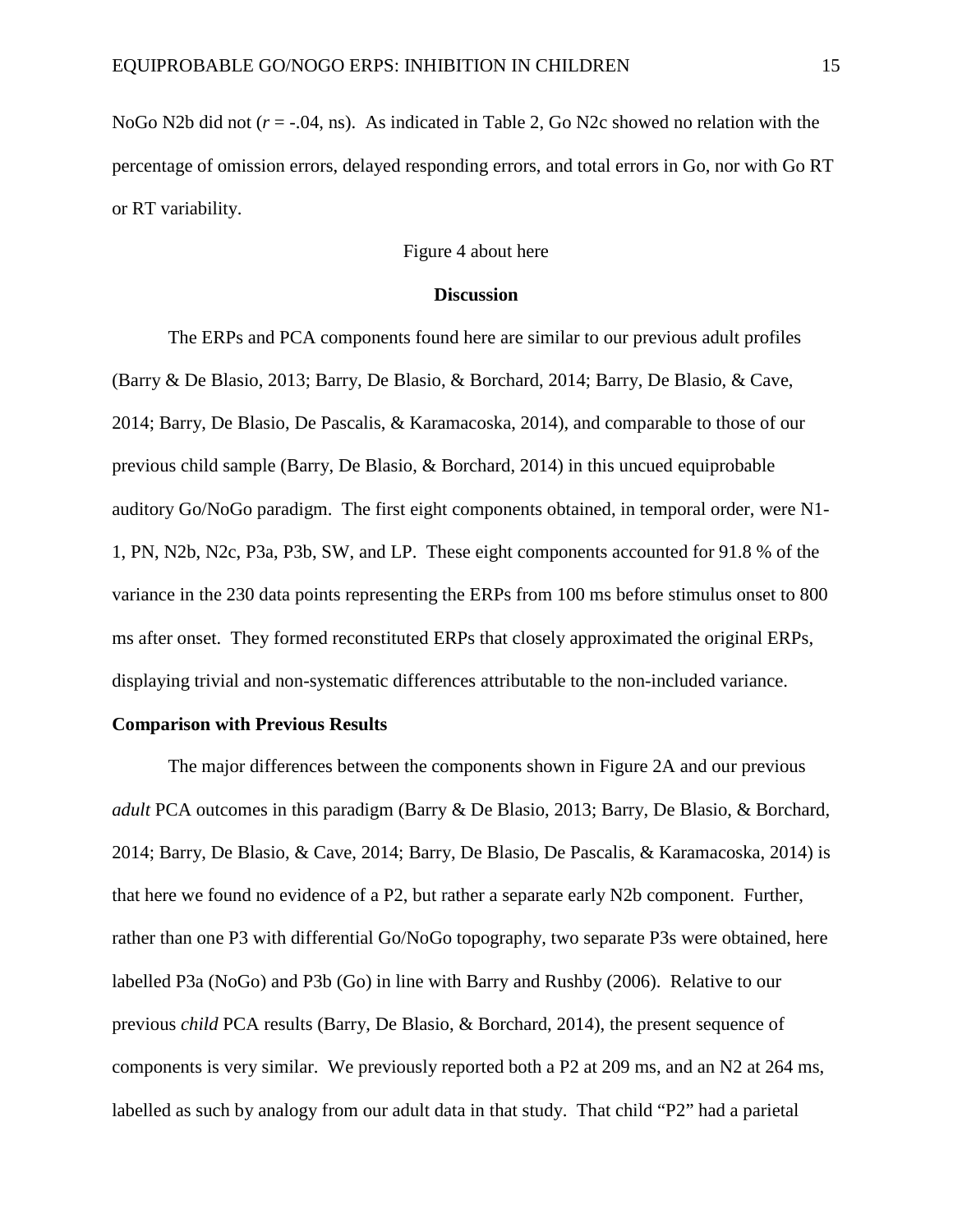positivity, but the frontal negativity accompanying the positivity, and the similarity in latency to the present N2b, suggests that it better fitted the N2b label. The present separate P3a and P3b components are similar to those previous child findings.

#### **Child Go/NoGo Effects**

Most of the child ERP components found here showed differential enhancement to Go or NoGo as in our earlier adult investigations, supporting the differential processing schema proposed in our first adult Go/NoGo PCA study (Barry & De Blasio, 2013). Interestingly, the separation of the Go and NoGo N2s and P3s match the typical within-component task differences in adults (in N2 see Folstein & van Petten, 2008; Huster et al., 2013; Pritchard et al., 1991; and in P3 see Barry & De Blasio, 2013; Barry, De Blasio, & Borchard, 2014; Barry, De Blasio, & Cave, 2014; Barry, De Blasio, De Pascalis, & Karamacoska, 2014; Barry & Rushby, 2006). In NoGo we obtained an enhanced frontal N2 and P3; we identified these as N2b and P3a respectively. In Go we found an enhanced and more posterior (vertex) N2, and posterior P3; these were identified as N2c and P3b, respectively, and each peaked later than their NoGo counterpart.

Overall, the sequence of components and their differential patterning with Go versus NoGo task requirements allows us to confirm the general outline of our processing schema in this equiprobable auditory Go/NoGo paradigm (Barry & De Blasio, 2013), and to refine its detail in relation to child participants (Barry, De Blasio, & Borchard, 2014). As we hypothesised, early sensory processing, such as that reflected in the N1 subcomponents N1-1 and PN, marks the beginning of identification of the Go/NoGo stimulus. Subsequent categorisation of the stimulus as "NoGo" is associated with frontocentral N2b and P3a, and an enhanced LP, while categorisation as "Go" is associated with a more posterior N2c and P3b, and the classic SW.

We conceptualise these as markers of two distinct processing chains. For NoGo, N2b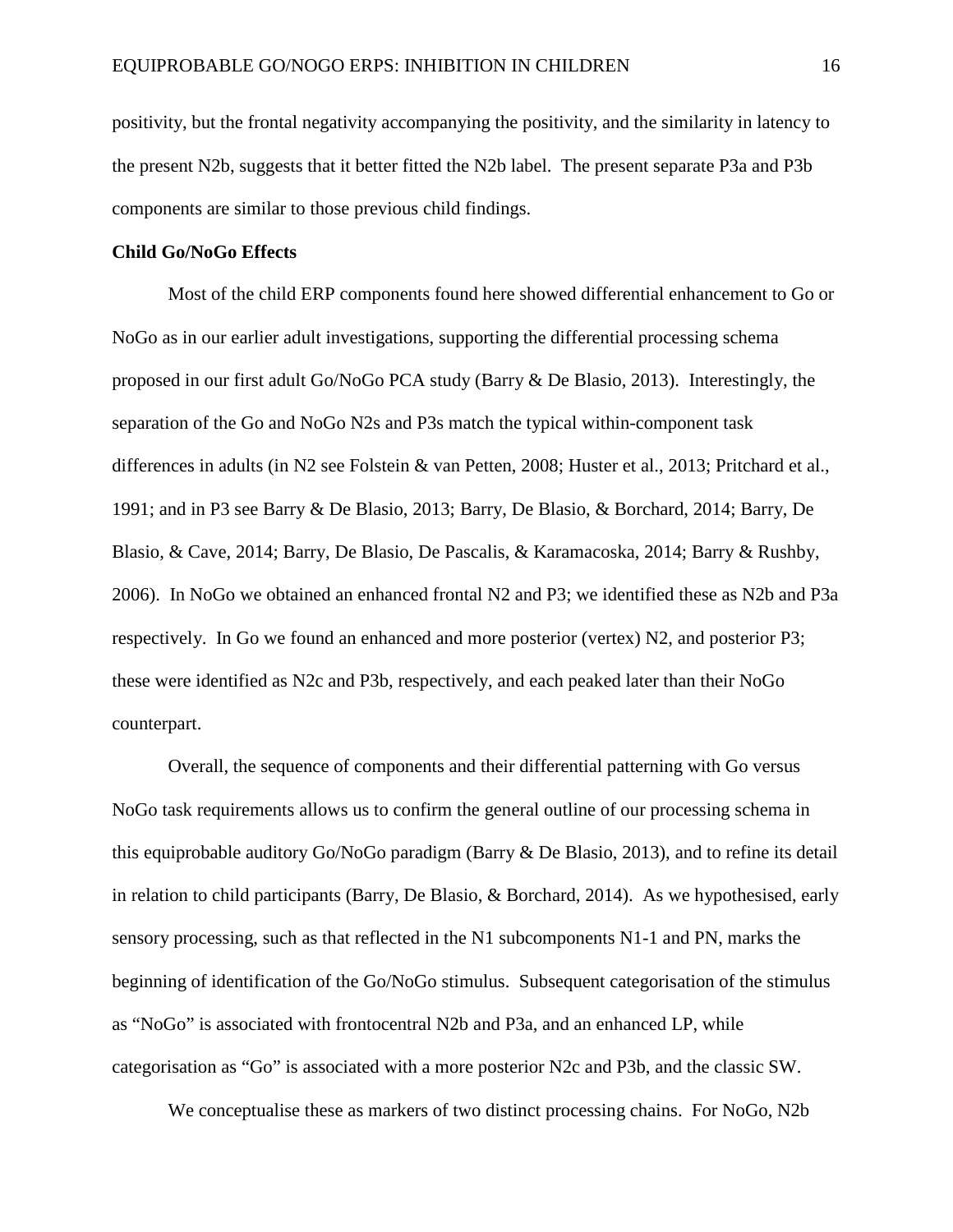begins an automatic sequence winding down processing of that stimulus, marked by P3a and LP. The last is a widespread positivity that Barry and De Blasio (2013) postulated as indicating a broad cortical deactivation marking the end of stimulus processing – earlier for the NoGo than Go processing chain. For Go, a substantial N2c replaces a weak N2b, followed by P3b and SW, representing directed processing related to response preparation and execution. It is interesting to note that the SW, dominant here to Go as in adults and our previous child study, differs from the classic adult topography in having reduced frontal negativity; rather, that frontal negativity occurs in the subsequent LP to Go stimuli. Although not noted previously, this pattern is apparent in our prior child study (Barry, De Blasio, & Borchard, 2014). Whether this marks a genuine separation of the frontal negativity and parietal positivity of the classic SW, as long proposed by some authors (e.g., Loveless, Simpson, & Näätänen, 1987), is beyond the scope of the present study.

#### **N2b and Inhibition**

If N2b marks the beginning of the NoGo processing chain, is it relatable to *inhibition* in children? We found that NoGo commission errors were reduced in children with larger NoGo N2bs. We checked that this was not just a joint reflection of developmental changes: NoGo errors reduced over this age range, but NoGo N2b did not. This provides direct evidence that the NoGo N2b is associated with better NoGo performance, logically *necessitating* an inhibition interpretation (Falkenstein et al., 1999) – N2b reflects inhibition of responding to the wrong stimulus. In our prior adult studies, a separate N2b was not obtained, rather, the combined P2/N2b was not as distinctly separated by condition, showing only a NoGo frontal negativity overlaying the P2 (consistent with the *indifferent* stimulus interpretation in adults; Barry & Rushby, 2006). Further exploration of this potential developmental shift, from the inhibitory child N2b to indifferent adult P2/N2b in the NoGo processing chain in this paradigm, would be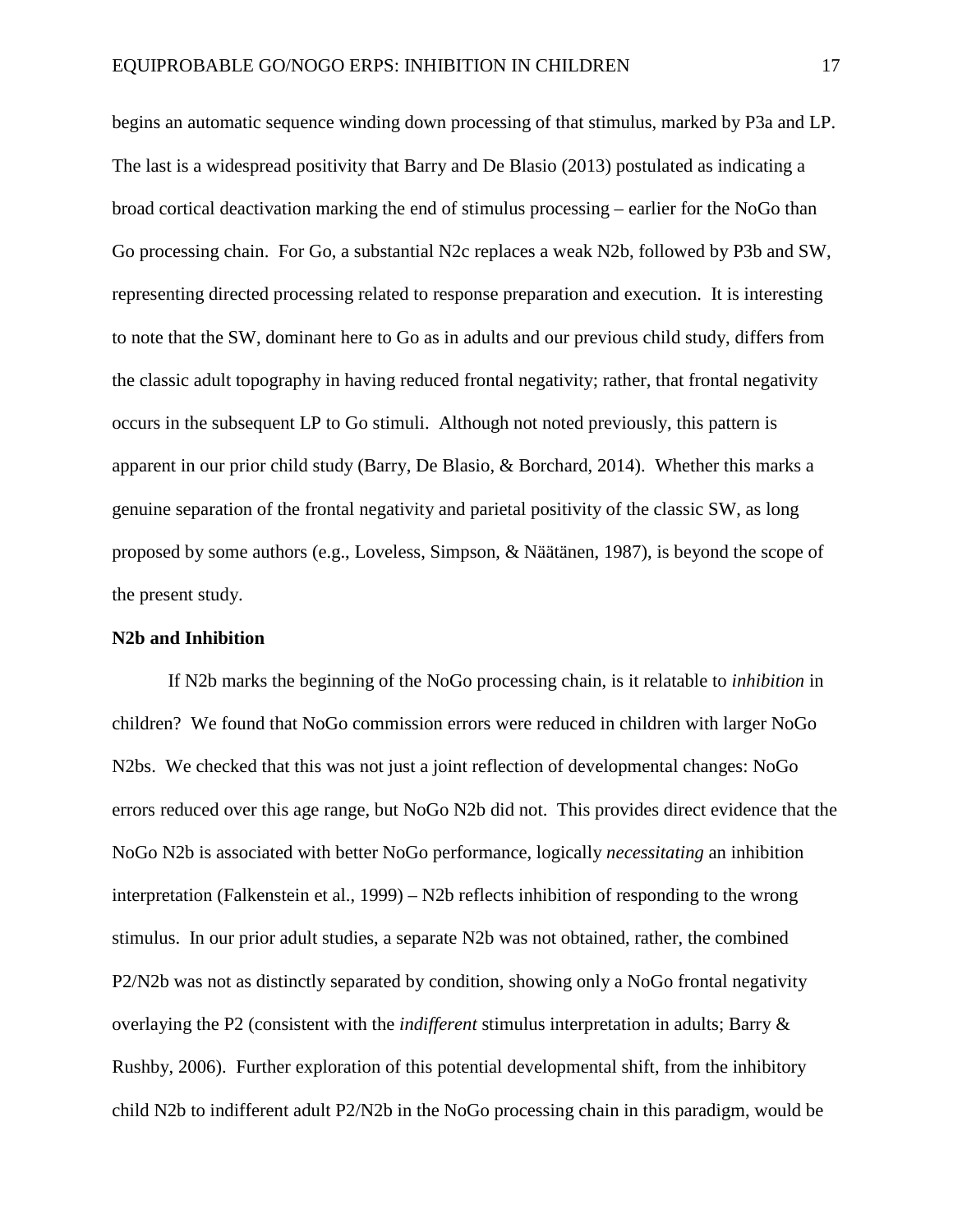interesting. For example, if time pressure was increased by instructions emphasising speed of response and producing an increase in NoGo errors, a similar link might be expected in adults.

## **Go Performance**

Performance in the Go chain was, as expected, related directly to age: RT, RT variability, and the occurrence of Go omission errors (both misses and late responses) each decreased with increasing age, similar to findings in traditional Go/NoGo tasks (e.g., Johnstone et al., 2007). Go omission errors were not related to Go N2c amplitude here, suggesting that the role of the N2c component is very different from that of the NoGo N2b.

#### **Conclusion**

This study has confirmed that the neuropsychological processing schema developed by Barry and De Blasio (2013) in adults is generally useful in understanding the sequential processing shown by children in the uncued equiprobable auditory Go/NoGo task. The results also help explain why this task is harder for children than adults, showing the need for children to inhibit their responding to the NoGo stimulus in this equiprobable task, apparent in an inhibitory frontocentral N2b. Children showing a larger N2b were better able to inhibit responding to NoGo stimuli and produced fewer commission errors. This separate N2b has not been obtained in adults in this paradigm, compatible with our long-standing perspective that inhibition has not been important for adequate adult functioning (Barry & Rushby, 2006). This apparent shift from childhood inhibition to adult indifference in NoGo processing in this equiprobable auditory task will require careful investigation to confirm the validity of our previous interpretation of adult processing and/or to establish the details of the change over age.

#### **Acknowledgement**

We thank John Polich for his constructive comments on a previous version of this paper.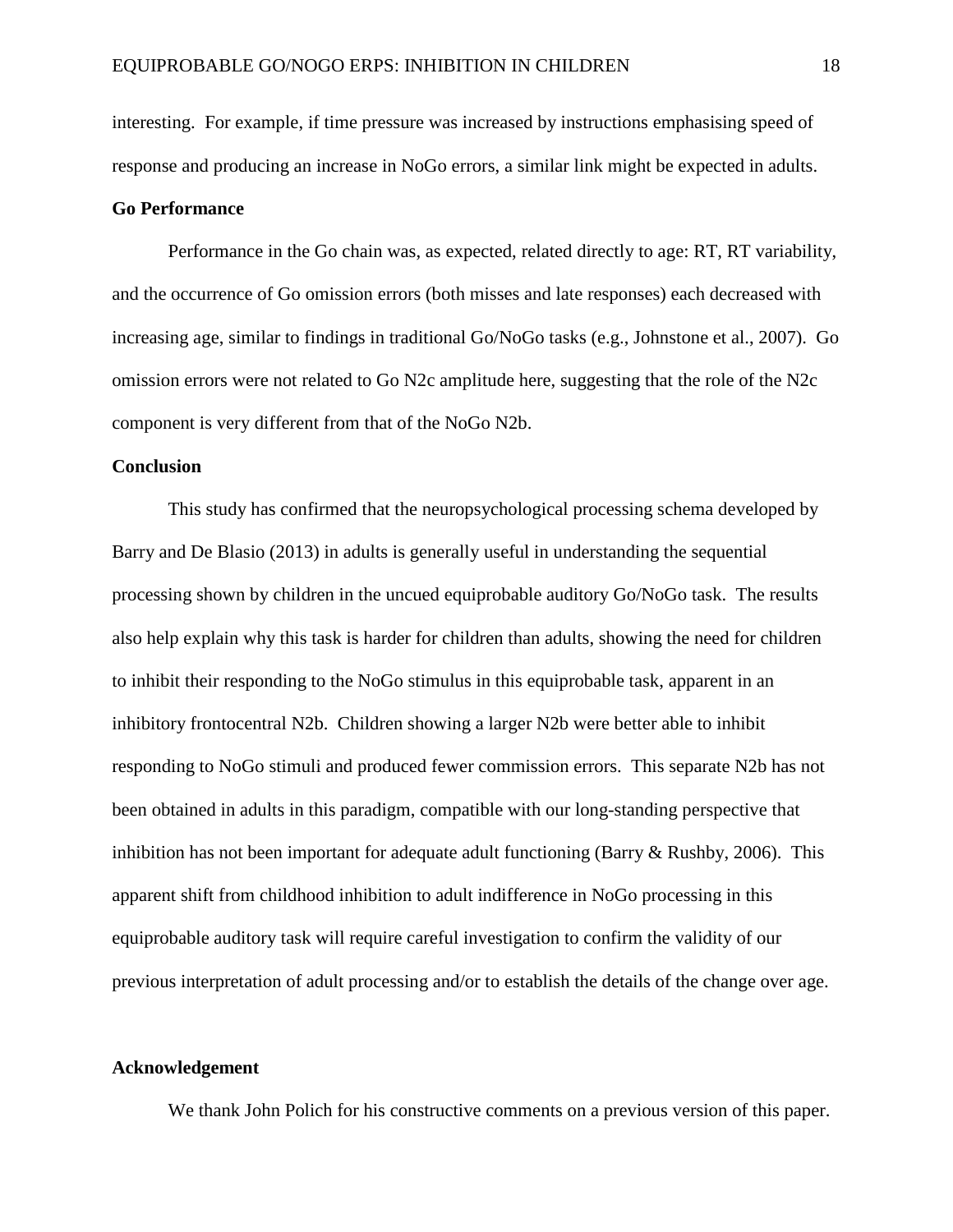#### **References**

- Barry, R. J. (2009). Evoked activity and EEG phase resetting in the genesis of auditory Go/NoGo ERPs. *Biological Psychology*, *80*, 292–299. doi:10.1016/j.biopsycho.2008.10.009
- Barry, R. J., & De Blasio, F. M. (2012). EEG-ERP phase dynamics of children in the auditory Go/NoGo task. *International Journal of Psychophysiology*, *86*, 251–261. doi:10.1016/j.ijpsycho.2012.10.001
- Barry, R. J., & De Blasio, F. M. (2013). Sequential processing in the equiprobable auditory Go/NoGo task: A temporal PCA study. *International Journal of Psychophysiology*, *89*, 123–127. doi:10.1016/j.ijpsycho.2013.06.012
- Barry, R. J., De Blasio, F. M., & Borchard, J. P. (2014). Sequential processing in the equiprobable auditory Go/NoGo task: Children vs. adults. *Clinical Neurophysiology*, *125*, 1995–2006. doi:10.1016/j.clinph.2014.02.018
- Barry, R. J., De Blasio, F. M., & Cave, A. E. (2014). Caffeine effects on ERP components and performance in an equiprobable auditory Go/NoGo task. *Journal of Caffeine Research*, *4*, 83–92. doi:10.1089/jcr.2014.0011
- Barry, R. J., De Blasio, F. M., De Pascalis, V., & Karamacoska, D. (2014). Preferred EEG brain states at stimulus onset in a fixed interstimulus interval equiprobable auditory Go/NoGo task: A definitive study. *International Journal of Psychophysiology*, *94*, 42–58. doi:10.1016/j.ijpsycho.2014.07.005
- Barry, R. J., De Blasio, F., Rushby, J. A., & Clarke, A. R. (2010). Brain dynamics in the auditory Go/NoGo task as a function of EEG frequency. *International Journal of Psychophysiology*, *78*, 115–128. doi:10.1016/j.ijpsycho.2010.06.357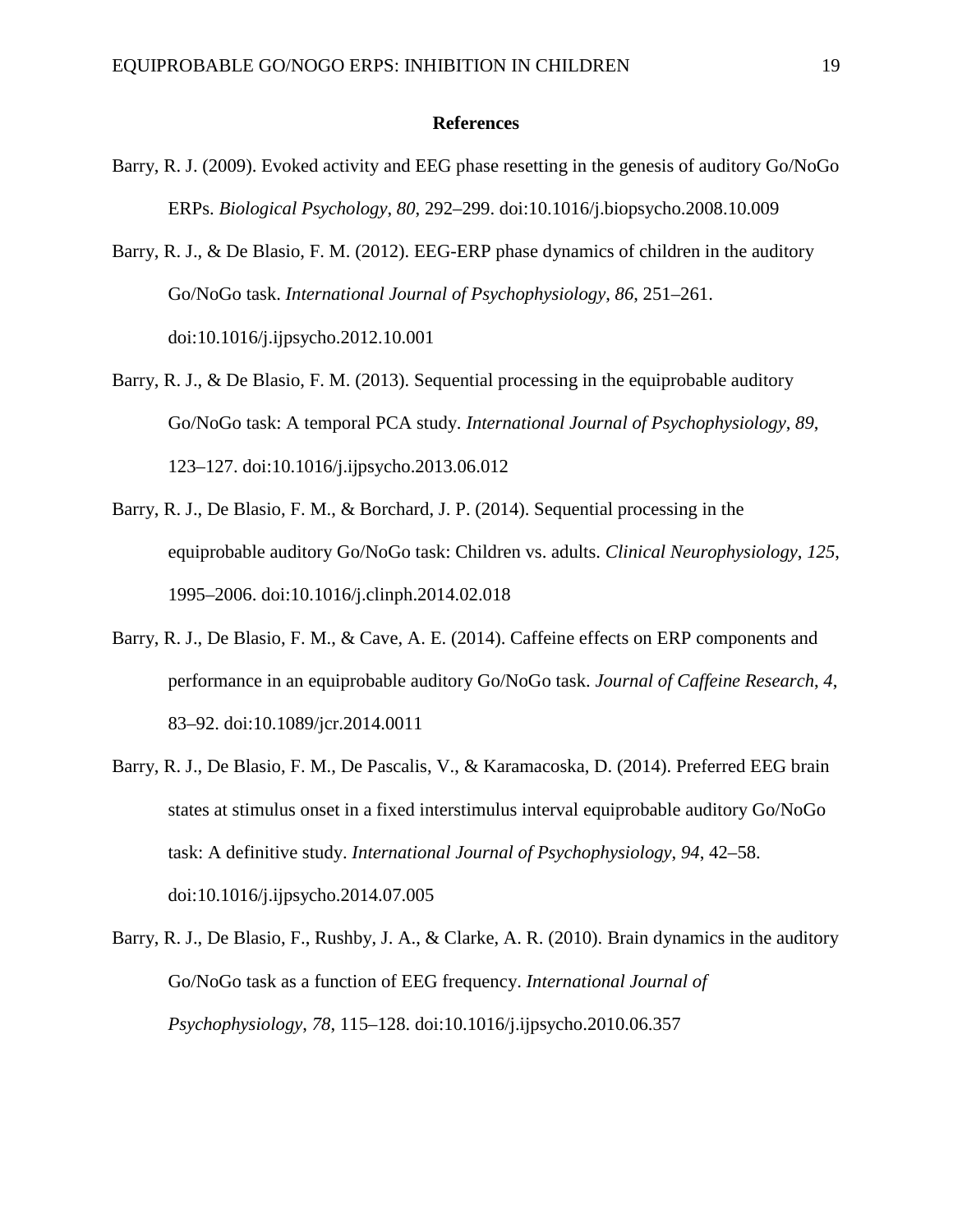- Barry, R. J., Johnstone, S. J., Clarke, A. R., Rushby, J. A., Brown, C. R., & McKenzie, D. N. (2007). Caffeine effects on ERPs and performance in an auditory Go/NoGo task. *Clinical Neurophysiology*, *118*, 2692–2699. doi:10.1016/j.clinph.2007.08.023
- Barry, R. J., Kirkaikul, S., & Hodder, D. (2000). EEG alpha activity and the ERP to target stimuli in an auditory oddball paradigm. *International Journal of Psychophysiology*, *39*, 39–50. doi:10.1016/S0167-8760(00)00114-8
- Barry, R. J., & Rushby, J. A. (2006). An orienting reflex perspective on anteriorisation of the P3 of the event-related potential. *Experimental Brain Research, 173*, 539–545. doi:10.1007/s00221-006-0590-8
- Crowley, K. E., & Colrain, I. M. (2004). A review of the evidence for P2 being an independent component process: Age, sleep and modality. *Clinical Neurophysiology*, *115*, 732–744. doi: 10.1016/j.clinph.2003.11.021
- De Blasio, F. M., & Barry, R. J. (2013a). Prestimulus delta and theta determinants of ERP responses in the Go/NoGo task. *International Journal of Psychophysiology*, *87*, 279– 288. doi:10.1016/j.ijpsycho.2012.09.016
- De Blasio, F. M., & Barry, R. J. (2013b). Prestimulus alpha and beta determinants of ERP responses in the Go/NoGo task. *International Journal of Psychophysiology*, *89*, 9– 17. doi:10.1016/j.ijpsycho.2013.04.018
- Dien, J. (2010). The ERP PCA Toolkit: An open source program for advanced statistical analysis of event-related potential data. *Journal of Neuroscience Methods*, *187*, 138–145. doi:10.1016/j.jneumeth.2009.12.009
- Duncan-Johnson, C. C., & Donchin, E. (1977). On quantifying surprise: The variation of eventrelated potentials with subjective probability. *Psychophysiology*, *14*, 456–467. doi:10.1111/j.1469-8986.1977.tb01312.x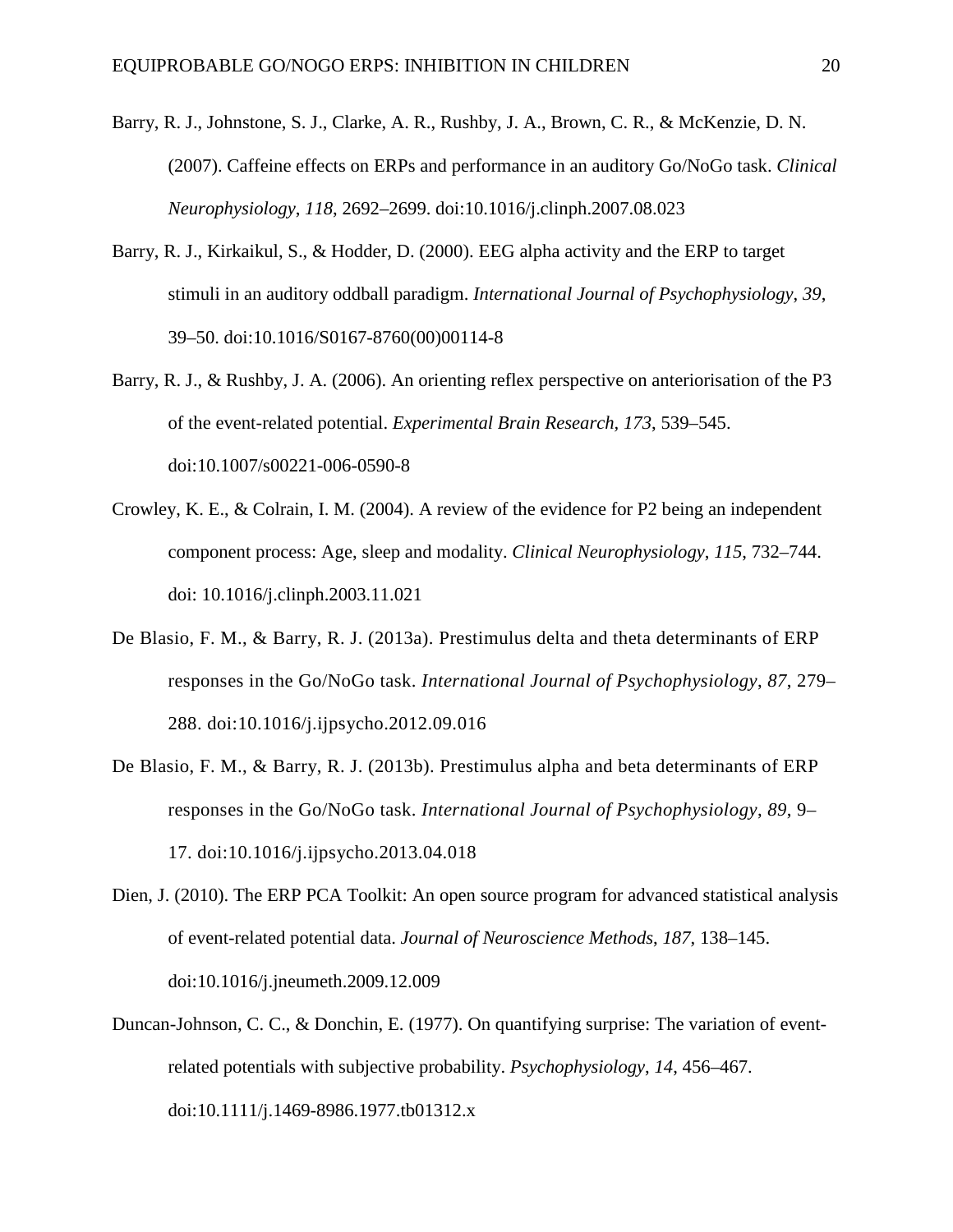- Falkenstein, M., Hoormann, J., & Hohnsbein, J. (1999). ERP components in Go/NoGo tasks and their relation to inhibition. *Acta Psychologica*, *101*, 267–291. doi:10.1016/S0001- 6918(99)00008-6
- Folstein, J. R., & van Petten, C. (2008). Influence of cognitive control and mismatch on the N2 component of the ERP: A review. *Psychophysiology*, *45*, 152–170. doi:10.1111/j.1469- 8986.2007.00602.x
- Fonaryova Key, A. P., Dove, G. O., & Maguire, M. J. (2005). Linking brainwaves to the brain: An ERP primer. *Developmental Neuropsychology*, *27*, 183–215. doi:10.1207/s15326942dn2702\_1
- Gorsuch, R. L. (1983). *Factor analysis* (2nd ed.). New Jersey: Lawrence Erlbaum Associates, Inc.
- Holcomb, P. J., Ackerman, P. T., & Dykman, R. A. (1986). Auditory event-related potentials in attention and reading disabled boys. *International Journal of Psychophysiology*, *3*, 263– 273. doi: 10.1016/0167-8760(86)90035-8

Howell, D. C. (1997). *Statistical methods for psychology* (4th ed.). California: Duxbury Press.

- Huster, R. J., Enriquez-Geppert, S., Lavallee, C. F., Falkenstein, M., & Herrmann, C. S. (2013). Electroencephalography of response inhibition tasks: Functional networks and cognitive contributions. *International Journal of Psychophysiology*, *87*, 217–233. doi:10.1016/j.ijpsycho.2012.08.001
- Jodo, E., & Kayama, Y. (1992). Relation of a negative ERP component to response inhibition in a Go/No-go task. *Electroencephalography and Clinical Neurophysiology*, *82*, 477–482. doi:10.1016/0013-4694(92)90054-L
- Johnson, R., Jr. (1986). A triarchic model of P300 amplitude. *Psychophysiology*, *23*, 367–384. doi:10.1111/j.1469-8986.1986.tb00649.x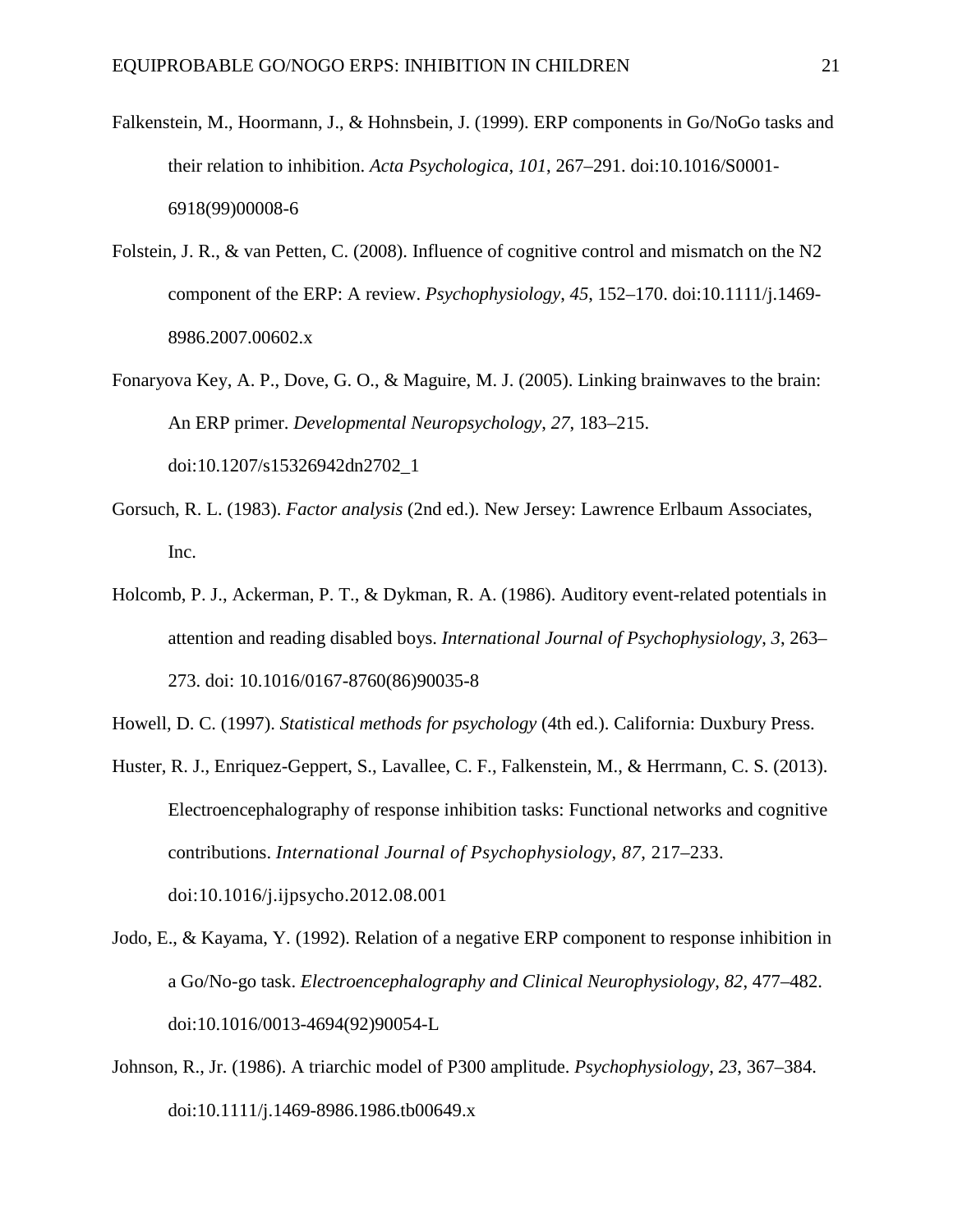- Johnstone, S. J., Barry, R. J., Anderson, J. W., & Coyle, S. F. (1996). Age-related changes in child and adolescent event-related potential component morphology, amplitude and latency to standard and target stimuli in an auditory oddball task. *International Journal of Psychophysiology*, *24*, 223–238. doi: 10.1016/S0167-8760(96)00065-7
- Johnstone, S. J., Dimoska, A., Smith, J., Barry, R. J., Pleffer, C., Chiswick, D., & Clarke, A. R. (2007). The development of Stop-Signal and Go/NoGo response inhibition in children aged 7–12 years: Performance and event-related potential indices. *International Journal of Psychophysiology*, *63*, 25–38. doi:10.1016/j.ijpsycho.2006.07.001
- Johnstone, S. J., Pleffer, C. B., Barry, R. J., Clarke, A. R., & Smith, J. L. (2005). Development of inhibitory processing during the Go/NoGo task: A behavioural and event-related potential study of children and adults. *Journal of Psychophysiology*, *19*, 11–23. doi: 10.1027/0269- 8803.19.1.11
- Jonkman, L. M., Lansbergen, M., & Stauder, J. E. A. (2003). Developmental differences in behavioural and event-related brain responses associated with response preparation and inhibition in a Go/NoGo task. *Psychophysiology*, *40*, 752–761. doi: 10.1111/1469- 8986.00075
- Kayser, J., & Tenke, C. E. (2003). Optimizing PCA methodology for ERP component identification and measurement: Theoretical rationale and empirical evaluation. *Clinical Neurophysiology*, *114*, 2307–2325. doi:10.1016/S1388-2457(03)00241-4
- Kok, A. (1997). Event-related –potential (ERP) reflections of mental resources: A review and synthesis. *Biological Psychology*, *45*, 19–56. doi: 10.1016/S0301-0511(96)05221-0
- Loveless, N. E., Simpson, M., & Näätänen, R. (1987). Frontal negative and parietal positive components of the slow wave dissociated. *Psychophysiology*, *24*, 340–345. doi:10.1111/j.1469-8986.1987.tb00305.x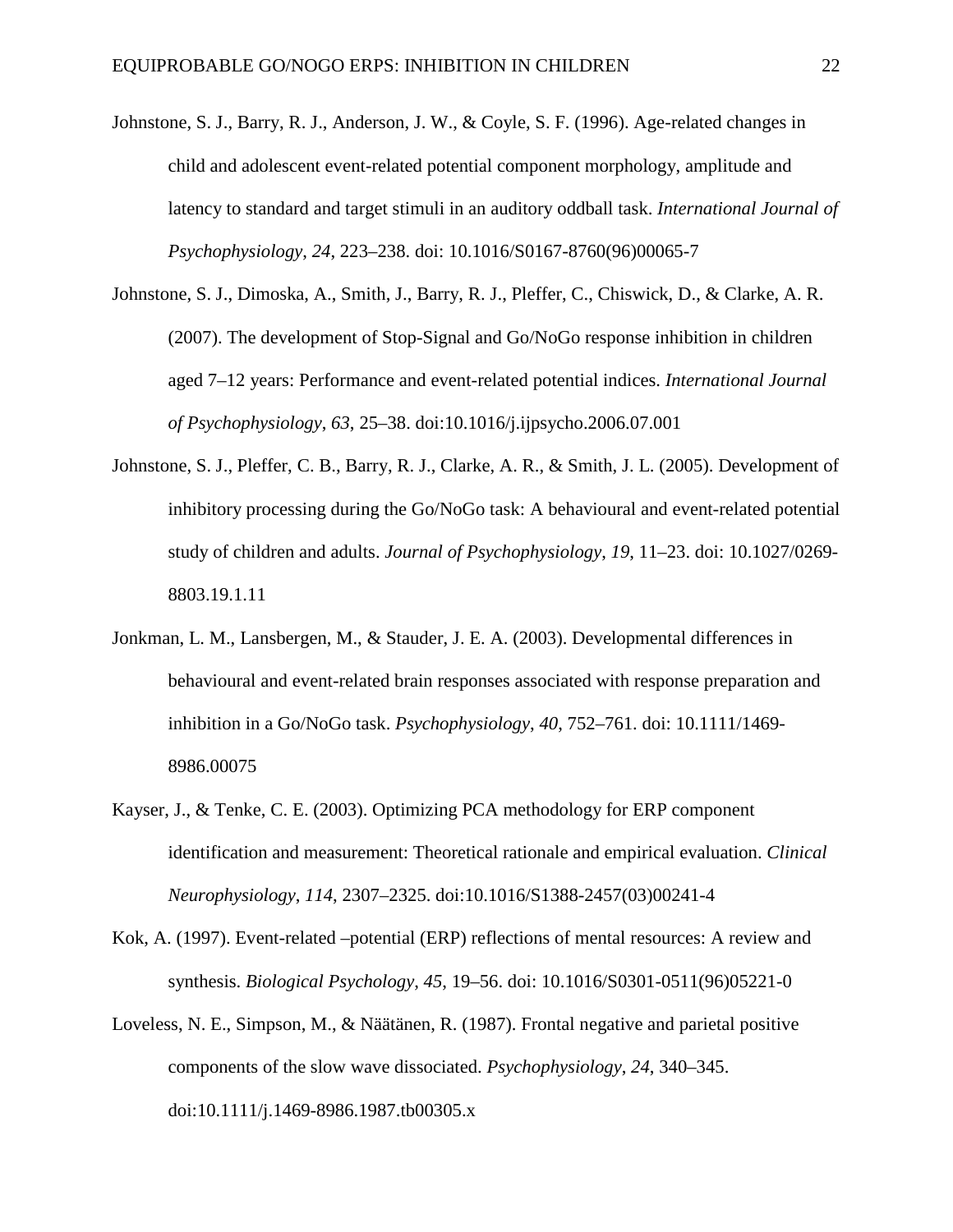- Näätänen, R., & Picton, T. (1987). The N1 wave of the human electric and magnetic response to sound: A review and an analysis of the component structure. *Psychophysiology*, *24*, 375– 425. doi:10.1111/j.1469-8986.1987.tb00311.x
- O'Brien, R. G., & Kaiser, M. K. (1985). MANOVA method for analyzing repeated measures designs: An extensive primer. *Psychological Bulletin*, *97*, 316–333. doi:10.1037/0033- 2909.97.2.316
- Pfefferbaum, A., Ford, J. M., Weller, B. J., & Kopell, B. S. (1985). ERPs to response production and inhibition. *Electroencephalography and Clinical Neurophysiology*, *60*, 423–434. doi:10.1016/0013-4694(85)91017-X
- Pritchard, W. S., Shappell, S. A., & Brandt, M. E. (1991). Psychophysiology of N200/N400: A review and classification scheme. In J. R. Jennings & P. K. Ackles (Eds.), *Advances in psychophysiology: A research manual* (Vol. 4, pp. 43–106). London: Jessica Kingsley Publishers Ltd.
- Recio, G., Schacht, A., & Sommer, W. (2009). Effects of inter-stimulus interval on skin conductance responses and event-related potentials in a Go/NoGo task. *Biological Psychology*, *80*, 246–250. doi:10.1016/j.biopsycho.2008.10.007
- Tabachnick, B. G., & Fidell, L. S. (2013). *Using multivariate statistics* (6th ed.). England: Pearson Education Limited.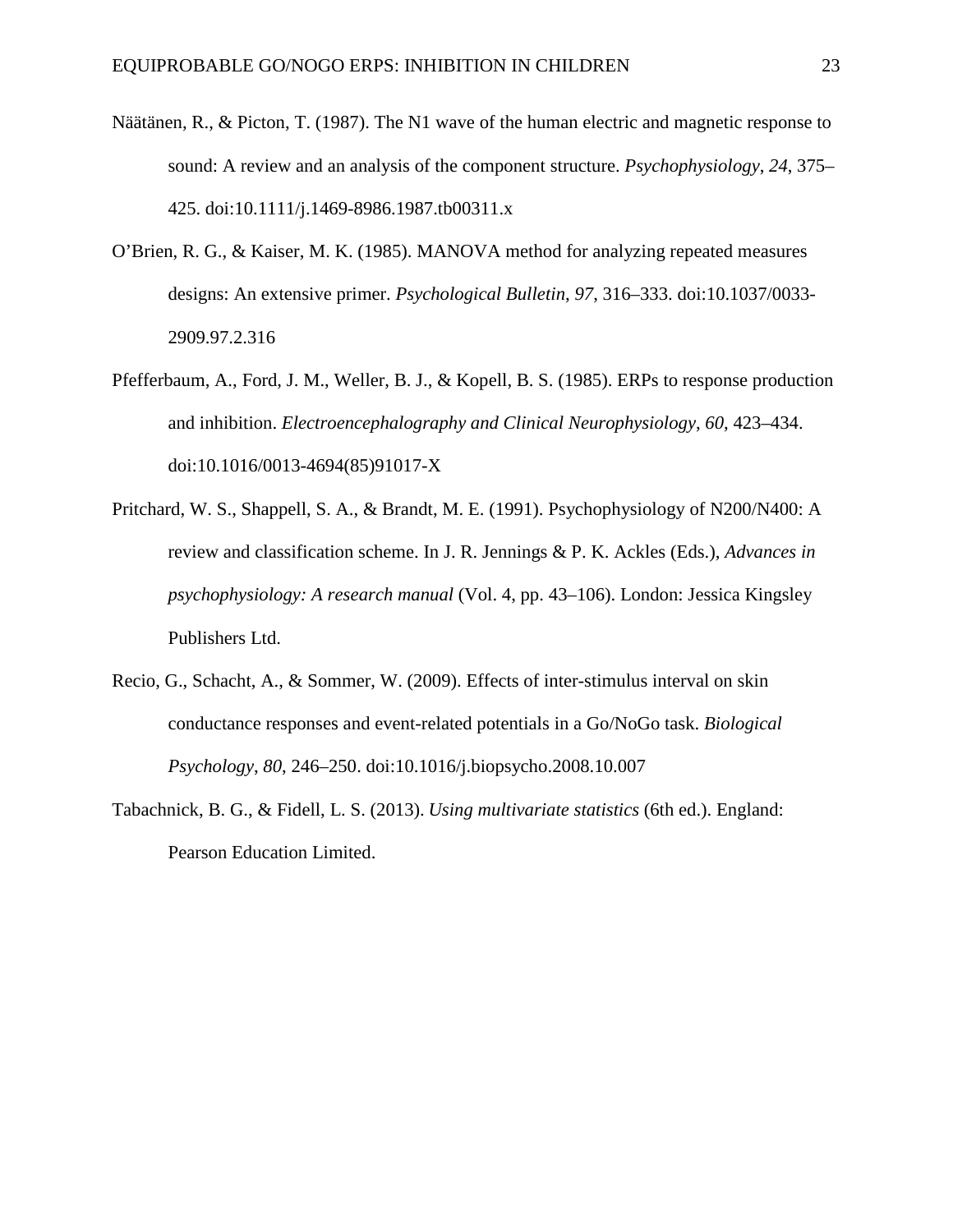## **Figure Legends**

*Figure 1.* Panel A: Mean ERPs at the midline sites are shown for Go (black) and NoGo (grey), with major components labelled at Fz. Panel B: The corresponding reconstituted ERPs, the sum of the first eight components identified in the PCA; these are highly similar to the raw ERPs.

*Figure 2.* Panel A: Topographic headmaps and factor information for the grand mean identified PCA components. Panel B: Scaled PCA factor loadings (across Go/NoGo conditions) are presented for each component. Panel C shows topographic headmaps for components in Go and NoGo conditions.

*Figure 3.* Behavioural responses as a function of age.

*Figure 4.* Top: Children's NoGo commission errors correlated significantly with the NoGo N2b amplitude. Bottom: NoGo N2b amplitude did not reduce with age.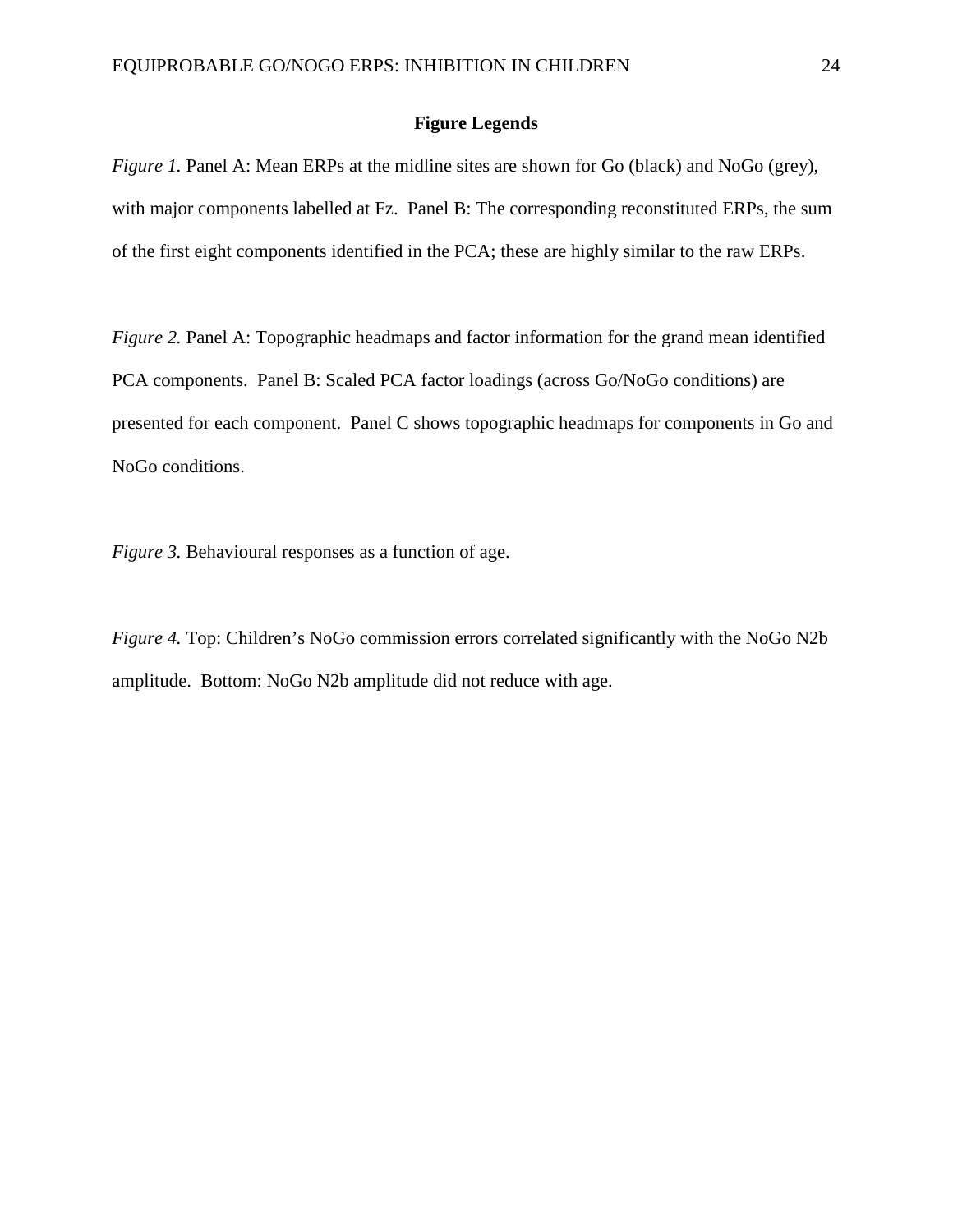## EQUIPROBABLE GO/NOGO ERPS: INHIBITION IN CHILDREN 25

Table 1

#### *Grand Mean ERP Component Topography and Go/NoGo Effects*

|                                           | $N1-1$                                               | <b>PN</b>                          | N2b                                     | N2c                                                  | P <sub>3</sub> a                                     | P <sub>3</sub> b                    | <b>SW</b>                           | LP                                  |
|-------------------------------------------|------------------------------------------------------|------------------------------------|-----------------------------------------|------------------------------------------------------|------------------------------------------------------|-------------------------------------|-------------------------------------|-------------------------------------|
| Effect                                    | F<br>$\eta_{\rm p}$ <sup>2</sup><br>$\boldsymbol{p}$ | $\eta_{\rm p}$<br>$\boldsymbol{p}$ | F<br>$\eta_{\rm p}$<br>$\boldsymbol{D}$ | F<br>$\eta_{\rm p}$ <sup>2</sup><br>$\boldsymbol{D}$ | F<br>$\eta_{\rm p}$ <sup>2</sup><br>$\boldsymbol{p}$ | F<br>$\boldsymbol{D}$               | F<br>$\eta_{\rm p}$<br><sub>n</sub> | $\eta_p^2$<br>F<br>$\boldsymbol{p}$ |
| F > P                                     |                                                      | $125.43 < .001$ .76                | $30.21 < .001$ .44                      | $21.43 < .001$ .35                                   | 12.04 .001 .24                                       | $\underline{63.36} \leq 0.001$ .62  | 7.78<br>$.008$ .17                  | $14.53 \le 0.001$ .27               |
| C > F/P                                   |                                                      | $\frac{55.42}{50.42}$              | $25.92 < .001$ .40                      | 8.00 .007 .17                                        |                                                      | 12.05 .001 .24                      | $30.14 < .001$ .44                  | $87.05 < .001$ .69                  |
| L < R                                     |                                                      | 9.54 .004 .20                      |                                         | 3.87 .056 .09                                        |                                                      |                                     |                                     |                                     |
| M > L/R                                   | $19.80 < .001$ .34                                   | $121.70 \le 0.001$ .76             | 5.80 .021 .13                           | 8.93 .005 .19                                        | 3.39 .073 .08                                        |                                     |                                     | $.002$ .22<br>11.15                 |
| $F > P \times L < R$                      |                                                      |                                    |                                         |                                                      |                                                      |                                     |                                     | 3.85 .057 .09                       |
| $F > P \times M > L/R$                    | $.008$ .17<br>7.94                                   | $16.07 \le 0.001$ .29              | 11.24 .002 .22                          | 7.13 .011 .15                                        | $19.18 < .001$ .33                                   | 14.32<br>$.001$ .27                 | $74.43 < .001$ .66                  | $57.58 \le 0.001$ .60               |
| $C > F/P \times L \le R$                  | $21.28 < .001$ .35                                   |                                    |                                         |                                                      | $\frac{4.89}{0.033}$ .11                             |                                     |                                     | 8.43<br>$.006$ .18                  |
| $C > F/P \times M > L/R$                  |                                                      | $\frac{49.94}{56}$ <.001 .56       |                                         | $.008$ .17<br>7.88                                   |                                                      | $\underline{5.21}$ .028 .12         |                                     | $.001$ .26<br><u>14.01</u>          |
| $Go > NoGo \times F > P$                  | $5.03$ .031 .11                                      |                                    |                                         | 8.91<br>$.005$ .19                                   | $21.65 \le 0.001$ .36                                | $\frac{46.01}{54}$ $\leq 0.001$ .54 | 4.18<br>$.048$ .10                  | 4.99<br>$.031$ .11                  |
| $Go > NoGo \times C > F/P$                |                                                      |                                    |                                         | 11.85 .001 .23                                       | $\underline{18.03}$ < 001 .32                        |                                     | $35.65 < .001$ .48                  |                                     |
| $Go > NoGo \times L < R$                  |                                                      |                                    | $\frac{7.14}{0.011}$ .15                |                                                      | 3.65 .063 .09                                        | <u>.053 .09</u><br><u>3.99</u>      | 7.62<br>$.009$ .16                  |                                     |
| $Go > NoGo \times M > L/R$                |                                                      | $6.73$ $.013$ $.15$                |                                         | $17.34 < .001$ .31                                   | $\underline{5.93}$ .020 .13                          | <u>.079 .08</u><br><u>3.26</u>      | 5.18<br>$.028$ .12                  |                                     |
| $Go > NoGo \times F > P \times L < R$     |                                                      |                                    |                                         |                                                      |                                                      | 11.15 .002 .22                      |                                     |                                     |
| $Go > NoGo \times F > P \times M > L/R$   |                                                      | 13.31 .001 .25                     |                                         |                                                      | $\underline{4.09}$ .050 .09                          | $27.98 \le 0.001$ .42               | 3.15 .084 .07                       |                                     |
| $Go > NoGo \times C > F/P \times L < R$   | 5.18 .028 .12                                        |                                    | $\frac{4.49}{0.040}$ .10                | 3.35 .075 .08                                        |                                                      | 3.37 .074 .08                       |                                     | 4.41 .042 .10                       |
| $Go > NoGo \times C > F/P \times M > L/R$ |                                                      | $15.70 \le 0.001$ .29              |                                         | $24.48 \times 001$ .39                               | .002<br><u>11.13</u><br><u>.22</u>                   | $18.35 \le 0.001$ .32               | $7.12$ $.011$ $.15$                 |                                     |
| Go > NoGo                                 | $19.84 < .001$ .34                                   |                                    | 7.00<br>$.012$ .15                      | 3.38 .074 .08                                        | 4.92<br>$.032$ .11                                   | $38.25 < .001$ .50                  | 3.12 .085 .07                       | $23.87 \le 0.001$ .38               |

*Note.* Significant effects are indicated with bold *p* values. Underlined statistical results indicate a reversal of the corresponding underlined effect or interaction. F = frontal; P = parietal; C = central; L = left hemisphere;  $R =$  right hemisphere;  $M =$  midline.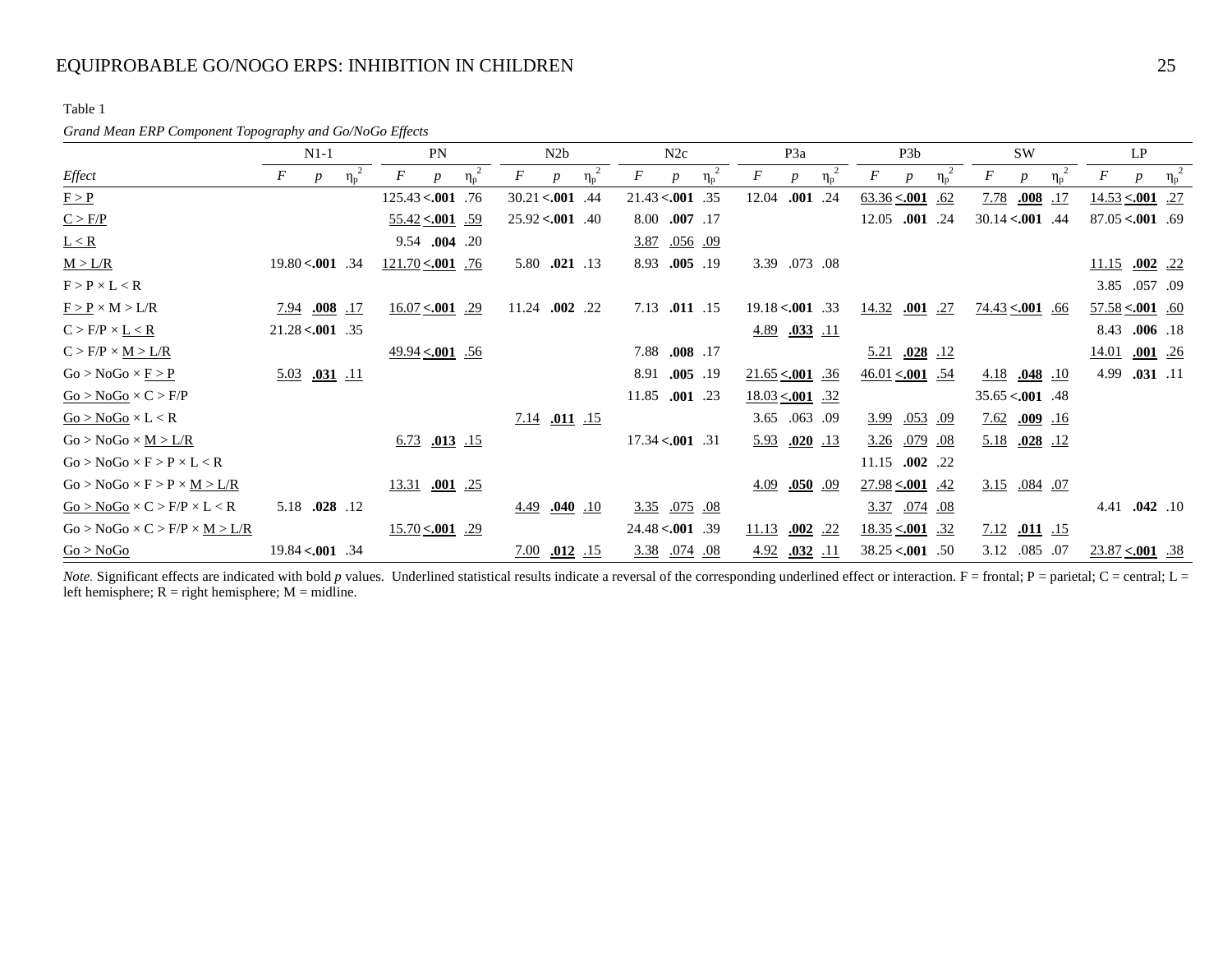Table 2

*Performance Data and Statistics*

|                             |                  | Go Error $(\%)$ |             | NoGo Error (%) | Go RT (ms)     |               |
|-----------------------------|------------------|-----------------|-------------|----------------|----------------|---------------|
|                             | <b>Omissions</b> | $RT > 600$ ms   | Total       | Commissions    | Mean           | Variability   |
| Performance summary data    |                  |                 |             |                |                |               |
| Range                       | $0.3$ to $24.8$  | $0.3$ to 26.2   | 1.3 to 49.0 | 1.0 to 29.8    | 267.3 to 450.5 | 64.1 to 141.2 |
| Mean $(SD)$                 | 6.5(6.8)         | 9.7(6.5)        | 16.1(12.5)  | 7.6(6.2)       | 359.4 (33.4)   | 99.8 (19.4)   |
| Performance versus Age      |                  |                 |             |                |                |               |
| Pearson's r                 | $-.39$           | $-.40$          | $-.42$      | $-.35$         | $-.27$         | $-.33$        |
| $\boldsymbol{p}$            | .007             | .005            | .004        | .013           | .049           | .020          |
| Performance versus NoGo N2b |                  |                 |             |                |                |               |
| Pearson's r                 | n/a              | n/a             | n/a         | .36            | n/a            | n/a           |
| $\boldsymbol{p}$            |                  |                 |             | .012           |                |               |
| Performance versus Go N2c   |                  |                 |             |                |                |               |
| Pearson's r                 | $\lt -.01$       | $-.11$          | $-.06$      | n/a            | $-.09$         | $-.08$        |
| $\boldsymbol{p}$            | .492             | .247            | .358        |                | .282           | .303          |

*Note.* All *p* values are one-tailed, and significant effects are indicated in bold.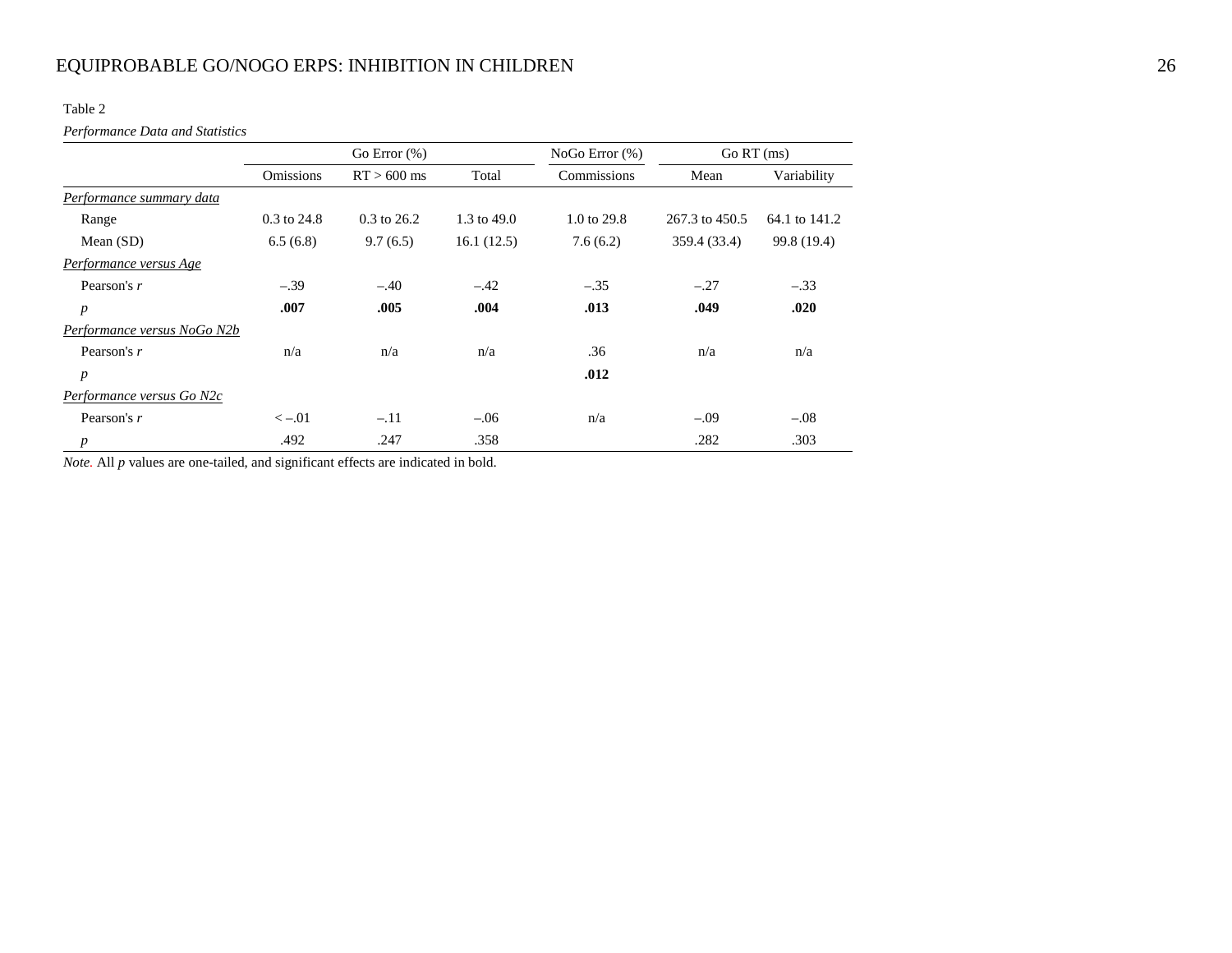*Figure 1*

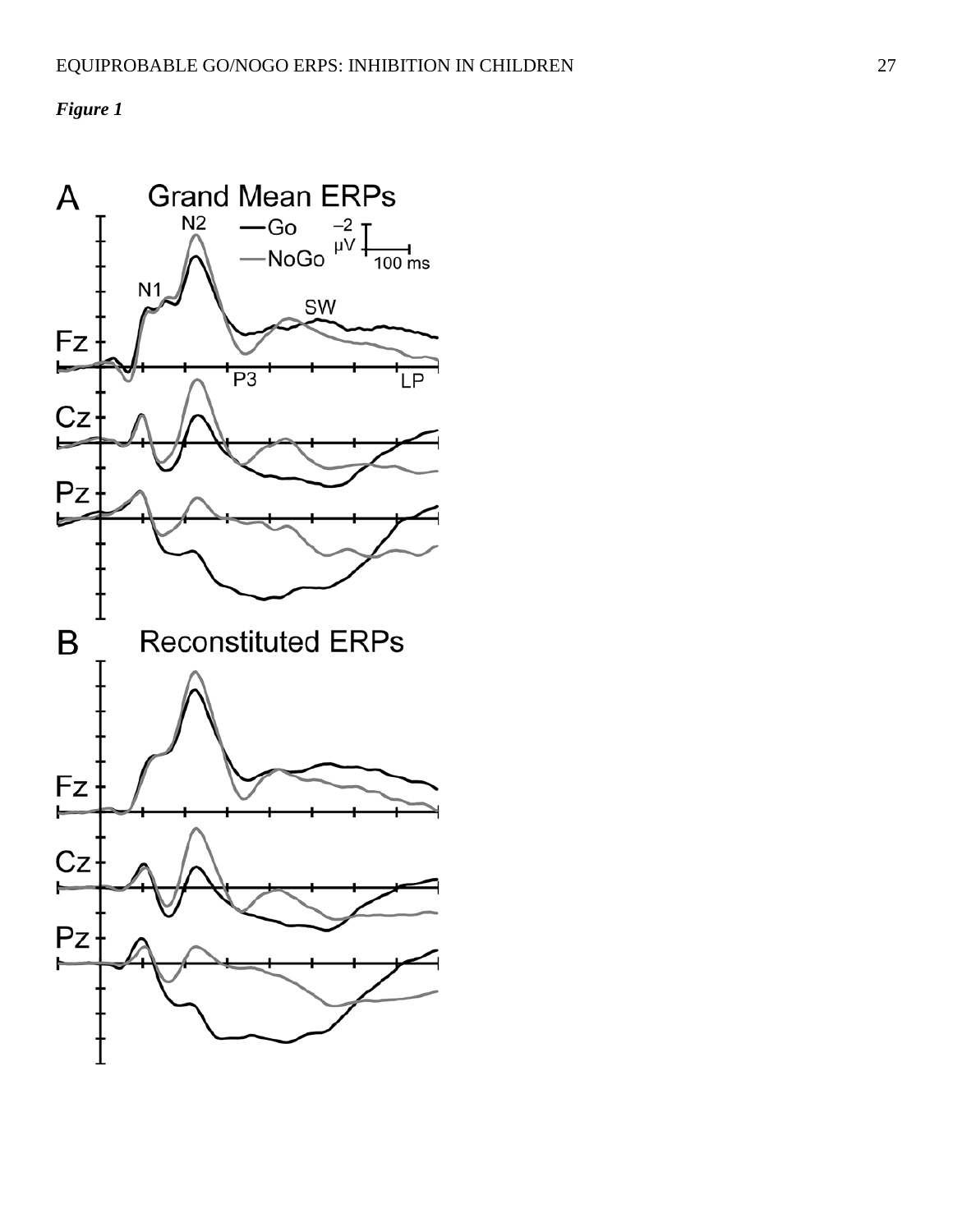## *Figure 2*

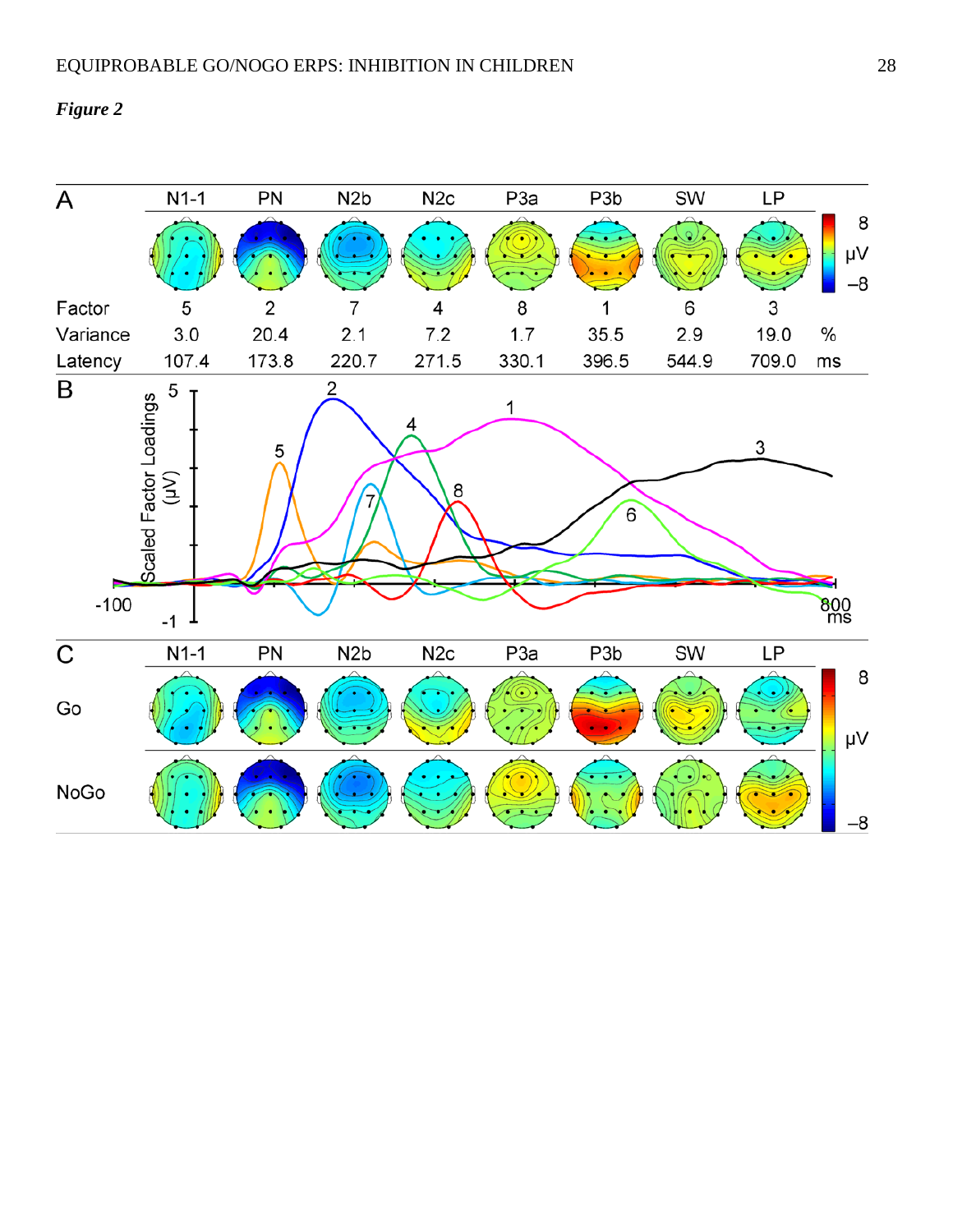